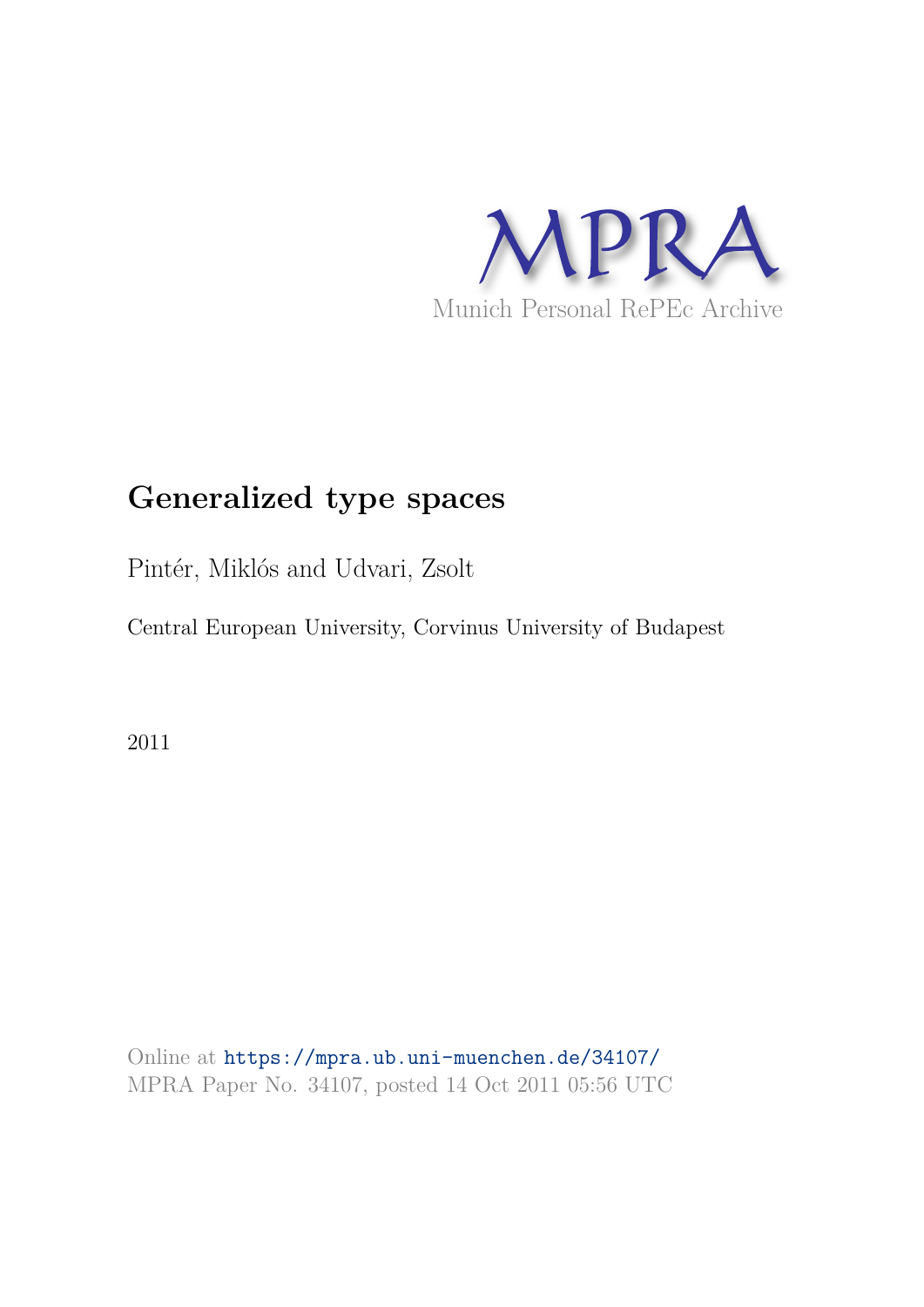## Generalized type spaces<sup>∗</sup>

Miklós Pintér<sup>†</sup>and Zsolt Udvari<sup>‡</sup>

October 14, 2011

#### Abstract

Ordinary type spaces (Heifetz and Samet, 1998) are essential ingredients of incomplete information games. With ordinary type spaces one can grab the notions of beliefs, belief hierarchies and common prior etc. However, ordinary type spaces cannot handle the notions of finite belief hierarchy and unawareness among others.

In this paper we consider a generalization of ordinary type spaces, and introduce the so called generalized type spaces which can grab all notions ordinary type spaces can and more, finite belief hierarchies and unawareness among others. We also demonstrate that the universal generalized type space exists.

Keywords and phrases: type space; unawareness; finite belief hierarchy; generalized type space; generalized belief hierarchy; incomplete information games.

JEL codes: C72, D83

#### 1 Introduction

Ordinary type spaces are widely used tools of models for incomplete information situations. Harsányi (1967-68) introduces the notion of ordinary types as the complete descriptions of the players' physical and mental characteristics. Ordinary types constitute the so called ordinary type space (Heifetz and Samet, 1998). These objects, the ordinary type spaces, can model the notions of beliefs, infinite belief hierarchies (Battigalli and Siniscalchi, 1999; Pintér, 2008) and common prior among others.

<sup>∗</sup>Mikl´os Pint´er acknowledges the support by the J´anos Bolyai Research Scholarship of the Hungarian Academy of Sciences and grant OTKA 72856.

<sup>†</sup>Corresponding author: Department of Mathematics, Corvinus University of Budapest, 1093 Hungary, Budapest, Fővám tér 13-15., miklos.pinter@uni-corvinus.hu.

<sup>‡</sup>Central European University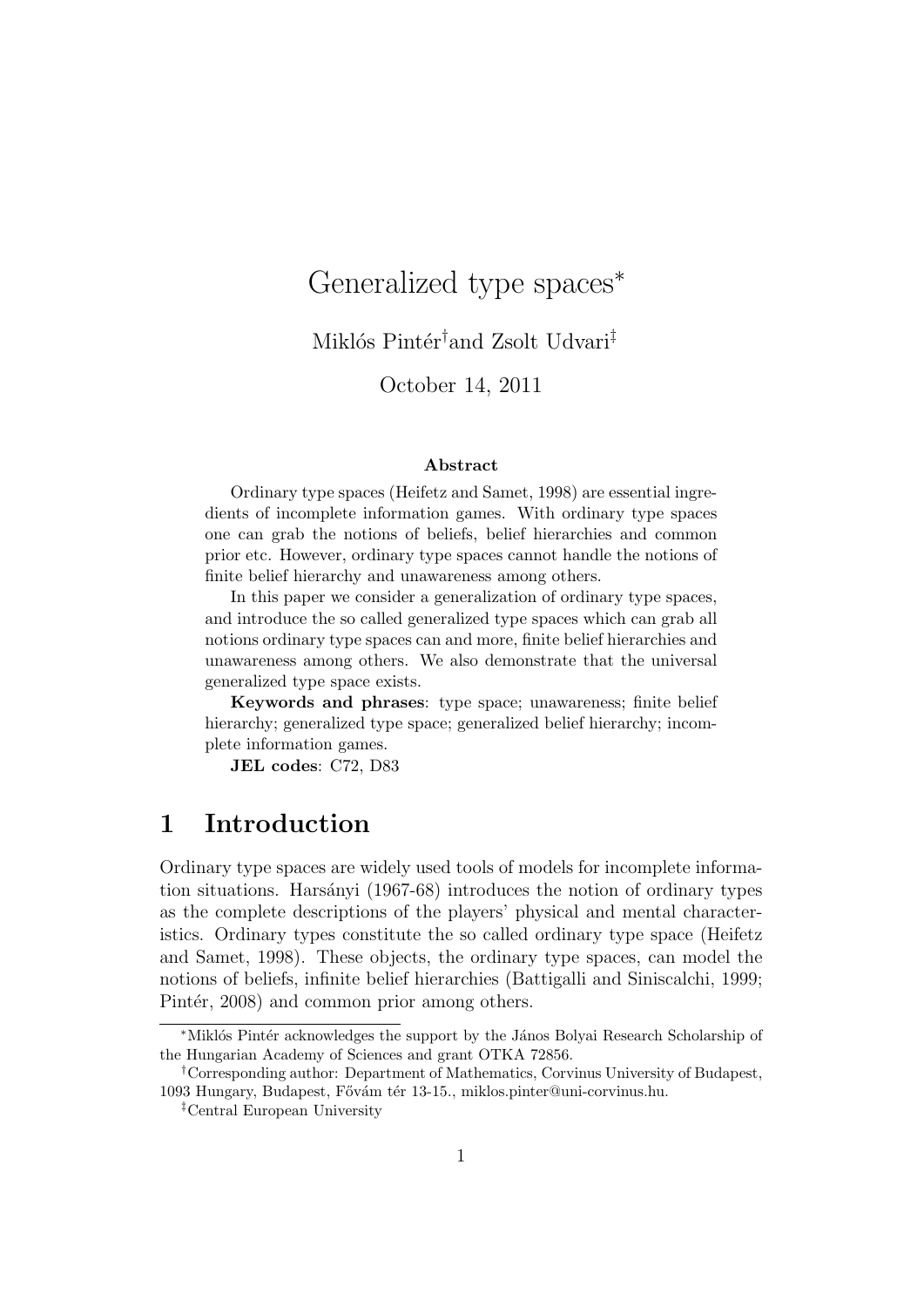However, there are other notions, mainly epistemic ones, which cannot be modeled by ordinary type spaces. Bounded rationality of players is an accepted idea in economics (see e.g. Rubinstein (1998)). One form of bounded rationality might be when the players, or at least one of the players, cannot take belief hierarchies in full length, but can consider only finite belief hierarchies, hierarchies of beliefs which are finitely deep only. This constrained ability of reasoning may have significant impact on solutions of games.

Rubinstein (1989)'s electronic mail game is a well-known example for the role and importance of bounded reasoning ability of the players in decision theory. His example also sheds light on the difference between arbitrary high, but finite and infinite belief hierarchies. An other example for that finite belief hierarchies, or for something very similar, are applied in economic theory is the notion of k-rationalizability introduced by Bernheim (1984).

Finite hierarchies of beliefs cannot be grabbed by ordinary type spaces, those contain only infinite belief hierarchies, so a new notion is needed. This basic observation is also recognized by Kets (2010), who introduces the notion of extended type spaces, which contain both finite and infinite belief hierarchies. We differ from Kets (2010) in many important points, e.g. we consider the purely measurable setting, while she applies a topological one, our model can handle unawareness too, her model cannot, and her model is different from ours in its setup as well.

Unawareness is a type of uncertainty where the decision maker ignores a fact (event) and ignores that she ignores that. Unawareness has a huge literature in decision sciences, see Rantala (1982); Fagin and Halpern (1988); Wansing (1990); Modica and Rustichini (1994); Dekel et al (1998); Modica and Rustichini (1999); Halpern (2001); Heifetz et al (2006); Sillarri (2006); Halpern and Rego (2008); Heifetz et al (2008); Sillarri (2008); Li (2009); Halpern and Rego (2009); Hill (2010); Heinsalu (2011) among others. However, up to our knowledge, there is no paper in the literature which incorporate the unawareness into the type space setting. Our paper is about this too.

Enormous literature is about the theory of belief hierarchies and type spaces, see e.g. Böge and Eisele  $(1979)$ ; Mertens and Zamir  $(1985)$ ; Heifetz (1993); Brandenburger and Dekel (1993); Mertens et al (1994); Heifetz and Samet (1999); Meier (2008); Pintér (2005) among others. Heifetz and Samet (1998) show that the universal ordinary type space, the ordinary type space which encompasses all ordinary types, exists (uniquely) in the setting where only measure theory notions applied. Pintér  $(2010)$  proves, however, that a similar result does not hold in the topological setting, that is, there is no universal topological ordinary type space.

In this paper we introduce the notion of generalized type space. Gener-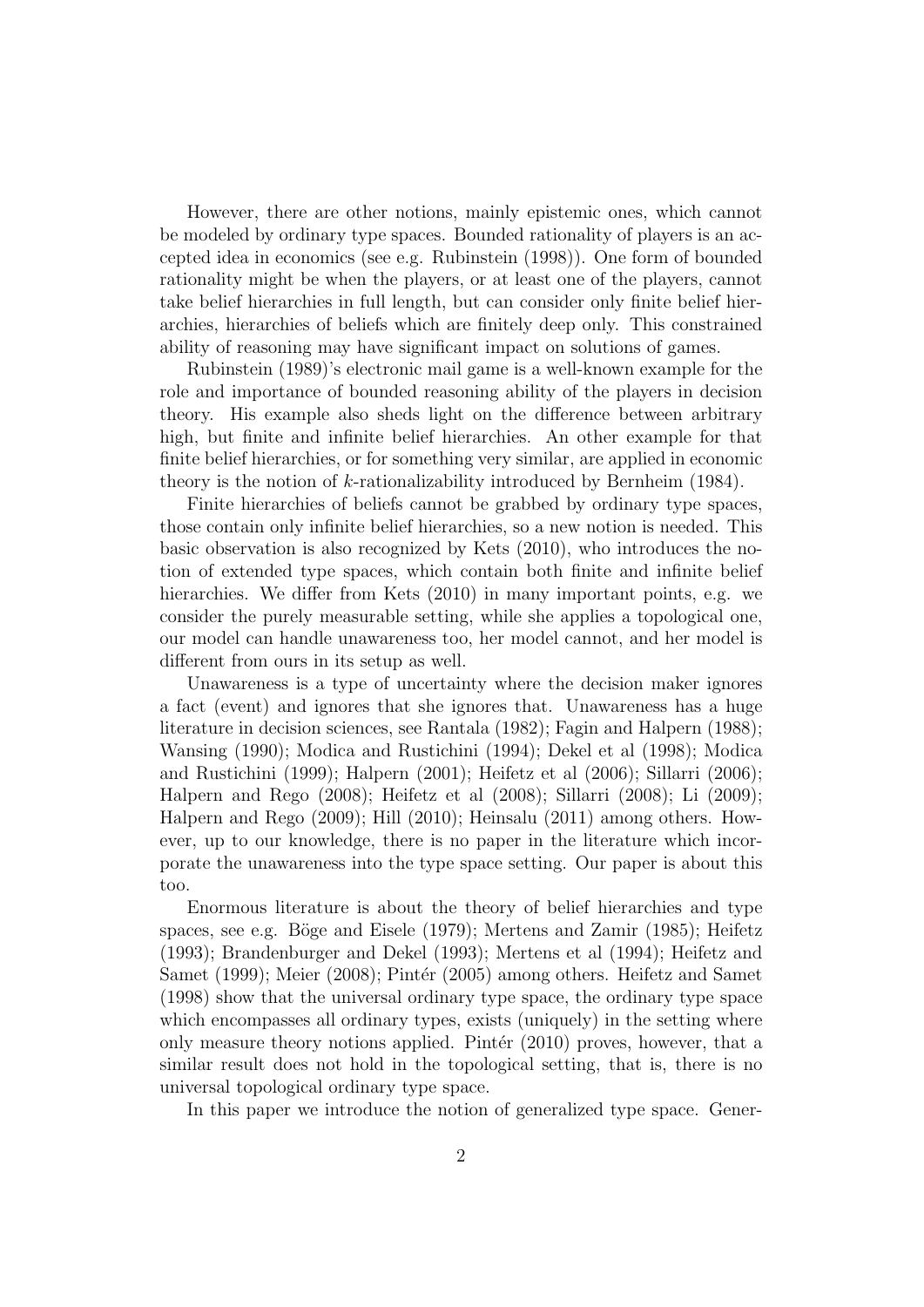alized types constitute the generalized type spaces (see Definition 4). Each point in a generalized type space gives the players' generalized hierarchies of beliefs, in the same way as each point in an ordinary type space gives the players' (ordinary) belief hierarchies (Battigalli and Siniscalchi, 1999; Pint´er, 2008).

Generalized types can describe finite belief hierarchies, unawareness and many other interesting (interactive) epistemic phenomena. The idea behind generalized type spaces is simple. Let  $(X, \mathcal{M})$  be a measurable space, where event  $A \in \mathcal{M}$  can "mean" a proposition (formula). Then the decision maker's beliefs modeled by probability measures defined on any sub- $\sigma$ -field of  $\mathcal{M}$ , which is denoted by  $\mathfrak{M}$ , that is, contrary to ordinary models where the beliefs are probability measures on a fixed  $\sigma$ -field, in our model the beliefs can vary more.

Suppose that at event  $A \in \mathcal{M}$  the decision maker's belief is not defined, then we can interpret this as the decision maker ignores event (proposition, formula) A. In addition to this,  $\Delta(X, \mathfrak{M}) \setminus {\mu \in \Delta(X, \mathfrak{M}) : \mu(A) \geq 0}$  is for the beliefs (probability measures) which are not defined at event A. In other words,  $\Delta(X,\mathfrak{M}) \setminus {\mu \in \Delta(X,\mathfrak{M}) : \mu(A) \geq 0}$  is the event that the decision maker ignores event A.

For instance, if  $\Delta_i(X, \mathfrak{M})$  is the set of Player i's first order beliefs, and at a certain state of the world Player  $i$ 's belief about Player  $i$ 's first order belief is the trivial probability measure, that is, the probability measure defined on the the trivial  $\sigma$ -field (consisting of only the empty set and its complement), then we can say that Player  $j$  has no second order belief with respect to Player i.

If at a given state of the world Player  $j$  has no second or higher order beliefs with respect to any other player, then it means that Player  $i$  has only first order belief. In other words, if Player  $j$ 's belief does not catch any detail about the other players' beliefs, if Player  $j$  ignores the other players' beliefs, then Player j has only first order belief, she has a finite belief hierarchy. Our model grabs the notion of finite hierarchies of beliefs in this way.

If at a certain state of the world Player i's belief on  $\Delta_i(X, \mathfrak{M})$  is not defined at event  $\Delta_i(X,\mathfrak{M}) \setminus {\mu \in \Delta(X,\mathfrak{M}) : \mu(A) > 0}$ , that is, Player i ignores that she ignores event  $A$ , then we say that Player  $i$  is unaware about event A. In other words, generalized types can describe unawareness too.

Beyond that in generalized type spaces the players' beliefs are probability measures defined on not a concrete  $\sigma$ -field but on one of a family of  $\sigma$ -fields (see above), the main characteristics of our notion of generalized type space are as follows.

Since Pintér  $(2010)$ 's result (who shows that there is no universal topological ordinary type space) we work in the purely measurable setting, that is,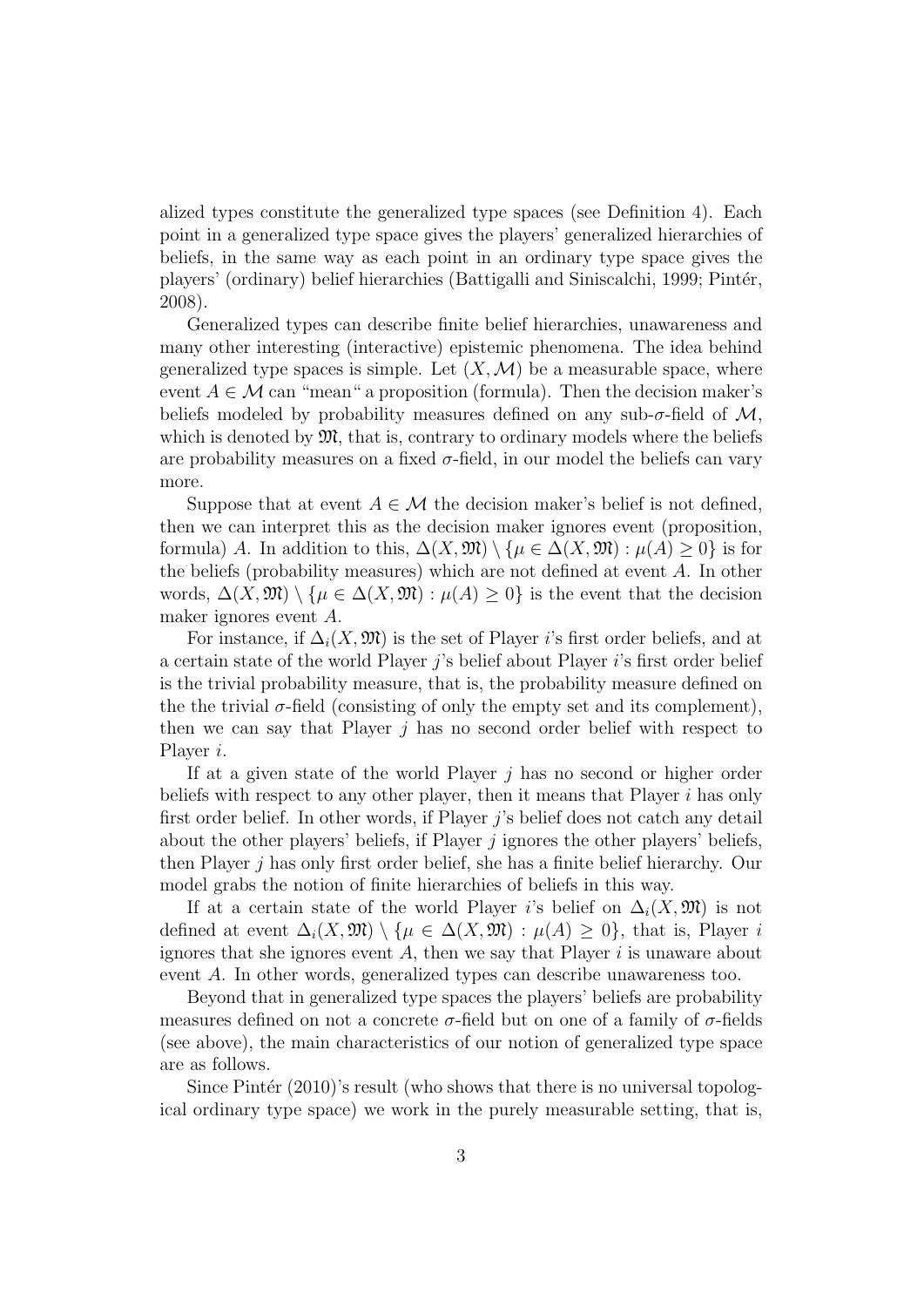our generalized type space is a generalization of Heifetz and Samet (1998)'s ordinary type space. We demonstrate that there exists a universal generalized type space in this setting.

Our generalized type space is not a Harsányi type space (Heifetz and Mongin, 2001), we do not recommend a player know or believe with probability 1 her own lower order beliefs. We apply this more general model of type spaces because modeling unawareness requires that a player be able to ignore own ignorance, so be capable of forming false beliefs about her lower order beliefs (see the discussion above).

Furthermore, we do not discuss it in this paper, but one can incorporate the knowledge into generalized type spaces, these enlarged objects called generalized knowledge-belief spaces, in the very same way as Meier (2008) does it for ordinary type spaces (Heifetz and Samet, 1998).

It is worth mentioning that the proof for the existence of universal generalized type space goes as Heifetz and Samet  $(1998)$ 's, Meier  $(2008)$ 's, Pintér (2008)'s proof, the construction of canonical model in modal logic go, that is, the same machinery lays behind all the above results. We do not go into the details of the common behind these results, only mention that the theory of coalgebras and final coalgebras is the common umbrella for these and other results, see (Moss and Viglizzo, 2004, 2006; Cirstea et al, 2011; Moss, 2011) among others.

The setup of the paper is as follows: In the following section we introduce the notion of generalized type space. In Section 3 we discuss the generalized belief hierarchies, Section 4 is devoted for introducing and characterizing the generalized type morphism. In Section 5 we prove that the universal generalized type space does exit. Moreover, a short appendix about inverse systems and inverse limits is attached to the paper.

#### 2 Generalized type spaces

*Notations*: Let N be the set of the players, w.l.o.g. we can assume that  $0 \notin N$ , and let  $N_0 = N \cup \{0\}$ , where 0 is for the nature as a player.

Let #A be the cardinality of set A. For any set system  $A \subseteq \mathcal{P}(X)$ :  $\sigma(A)$  is the coarsest  $\sigma$ -field which contains A. Let  $(X, \mathcal{M})$  and  $(Y, \mathcal{N})$  be measurable spaces, then  $(X \times Y, \mathcal{M} \otimes \mathcal{N})$  or briefly  $X \otimes Y$  is the measurable space on the set  $X \times Y$  equipped with the  $\sigma$ -field  $\sigma({A \times B : A \in \mathcal{M}, B \in \mathcal{N}})$ .

Furthermore,  $\mathbb{N} = \{n \in \mathbb{Z} : n \geq 1\}.$ 

In the following we introduce the notion of generalized type space. We generalize ordinary type spaces, and use terminologies, notions similar to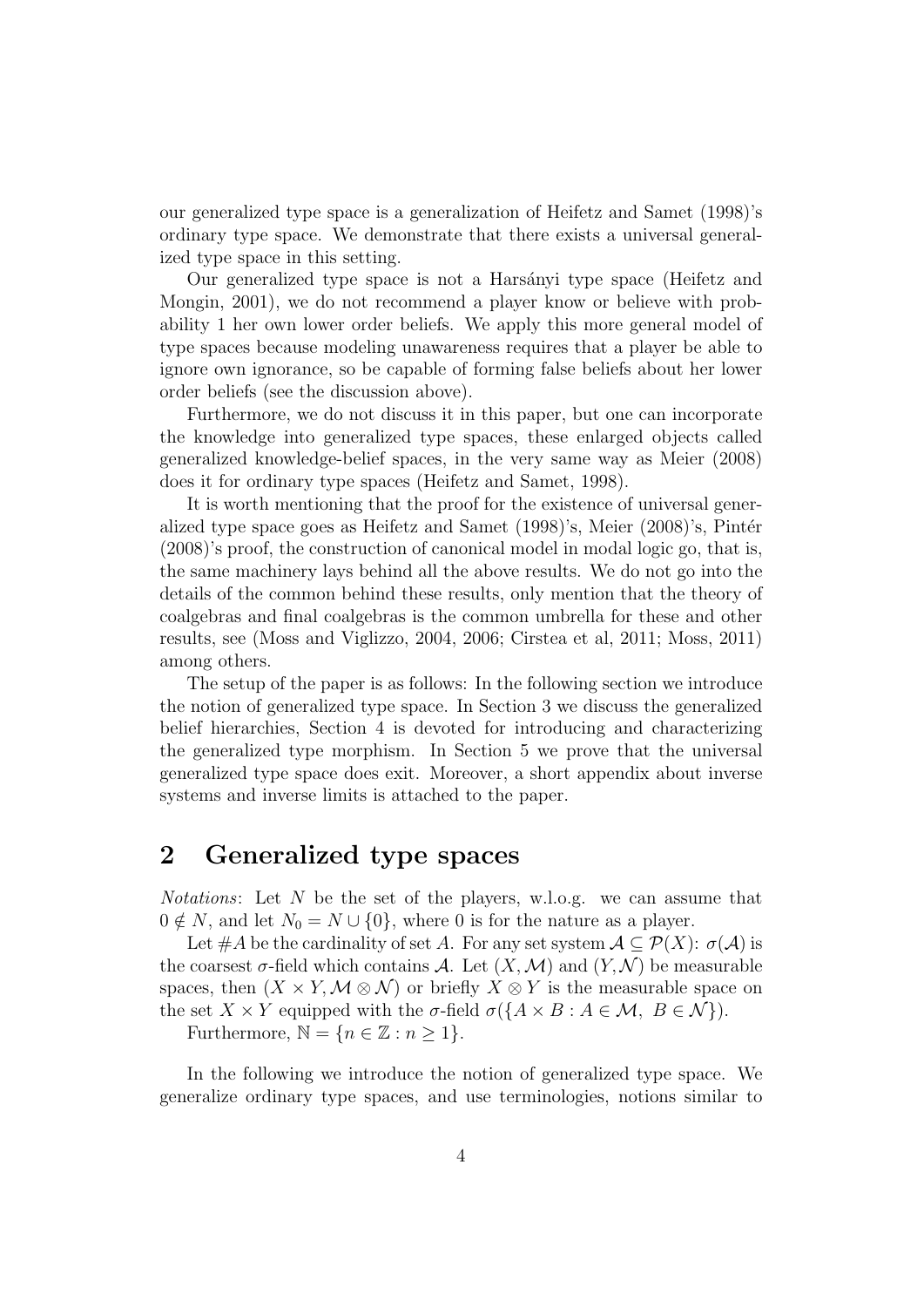those Heifetz and Samet (1998) apply.

Definition 1. *Let* X *be a space,* M *be a class of* σ*-fields on set* X *and*  $\Delta(X, \mathfrak{M})$  be the class of probability measures on the  $\sigma$ -fields of  $\mathfrak{M}$ , formally  $\Delta(X, \mathfrak{M}) = \{ \mu \in \Delta(X, \mathcal{M}) : \mathcal{M} \in \mathfrak{M} \}.$  Then the  $\sigma$ -field  $\mathcal{A}^*$  on  $\Delta(X, \mathfrak{M})$  is *defined as follows:*

$$
\mathcal{A}^* = \sigma(\{\{\mu \in \Delta(X, \mathfrak{M}) : \mu(A) \ge p\}, A \in \mathcal{M}, p \in [0, 1]\})
$$

*In other words,*  $A^*$  *is the smallest*  $\sigma$ -field among the  $\sigma$ -fields which contain *the sets*  $\{\mu \in \Delta(X, \mathfrak{M}) : \mu(A) \geq p\}$ *, where*  $\mathcal{M} \in \mathfrak{M}$ *,*  $A \in \mathcal{M}$  *and*  $p \in [0, 1]$ *are arbitrarily chosen.*

In models of incomplete information situations it is recommended the players be able to consider own and the other players' beliefs, that is, to reason about events like a player believes with probability at least p that a certain event occurs (beliefs operator see e.g. Aumann (1999b)). For this reason, for any  $M \in \mathfrak{M}$ ,  $A \in \mathcal{M}$  and  $p \in [0,1]$ :  $\{\mu \in \Delta(X, \mathfrak{M}) \mid \mu(A) \geq p\}$ must be an event (a measurable set).

In our model, moreover, it is possible that for a certain event  $A \in \mathcal{M}$ ,  $\mathcal{M} \in \mathfrak{M}$ , and probability measure  $\mu \in \Delta(X, \mathfrak{M})$  proposition  $\mu(A) \geq 0$  does not hold, since  $\mu$  is not defined at event A. Therefore, for any event A such that  $A \neq X$  and  $A \neq \emptyset$ , that is, A is neither the sure nor the impossible event,  $\{\mu \in \Delta(X, \mathfrak{M}) : \mu(A) \geq 0\} \subset \Delta(X, \mathfrak{M})$  (proper subset). If probability measure  $\mu \in \Delta(X, \mathfrak{M})$  (belief of a player) is not defined at event A, then we say that the given player ignores event A. Moreover,  $\Delta(X,\mathfrak{M})\setminus\{\mu\in$  $\Delta(X,\mathfrak{M}) : \mu(A) \geq 0$  is for the event that the given player ignores event A. To keep the class of events as small (coarse) as possible, we take the  $A^*$  $\sigma$ -field.

Notice also that  $\mathcal{A}^*$  is not a fixed  $\sigma$ -field, we mean, it depends on the measurable spaces on which the probability measures are defined. Therefore  $\mathcal{A}^*$  is similar to the weak<sup>\*</sup> topology, which depends on the topology of the base (primal) space.

Assumption 2. *Let the parameter space* (S, A) *be an arbitrary measurable space.*

Henceforth we assume that  $(S, \mathcal{A})$  is a fixed parameter space which contains all states of the nature. We can think of  $S$  as a set which encompasses all the not commonly known parameters of the considered situation.

Definition 3. *Let* Ω *be the space of the states of the world and for each*  $i \in N_0$ : let  $\mathcal{M}_i$  be a  $\sigma$ -field on  $\Omega$ . The  $\sigma$ -field  $\mathcal{M}_i$  represents Player i's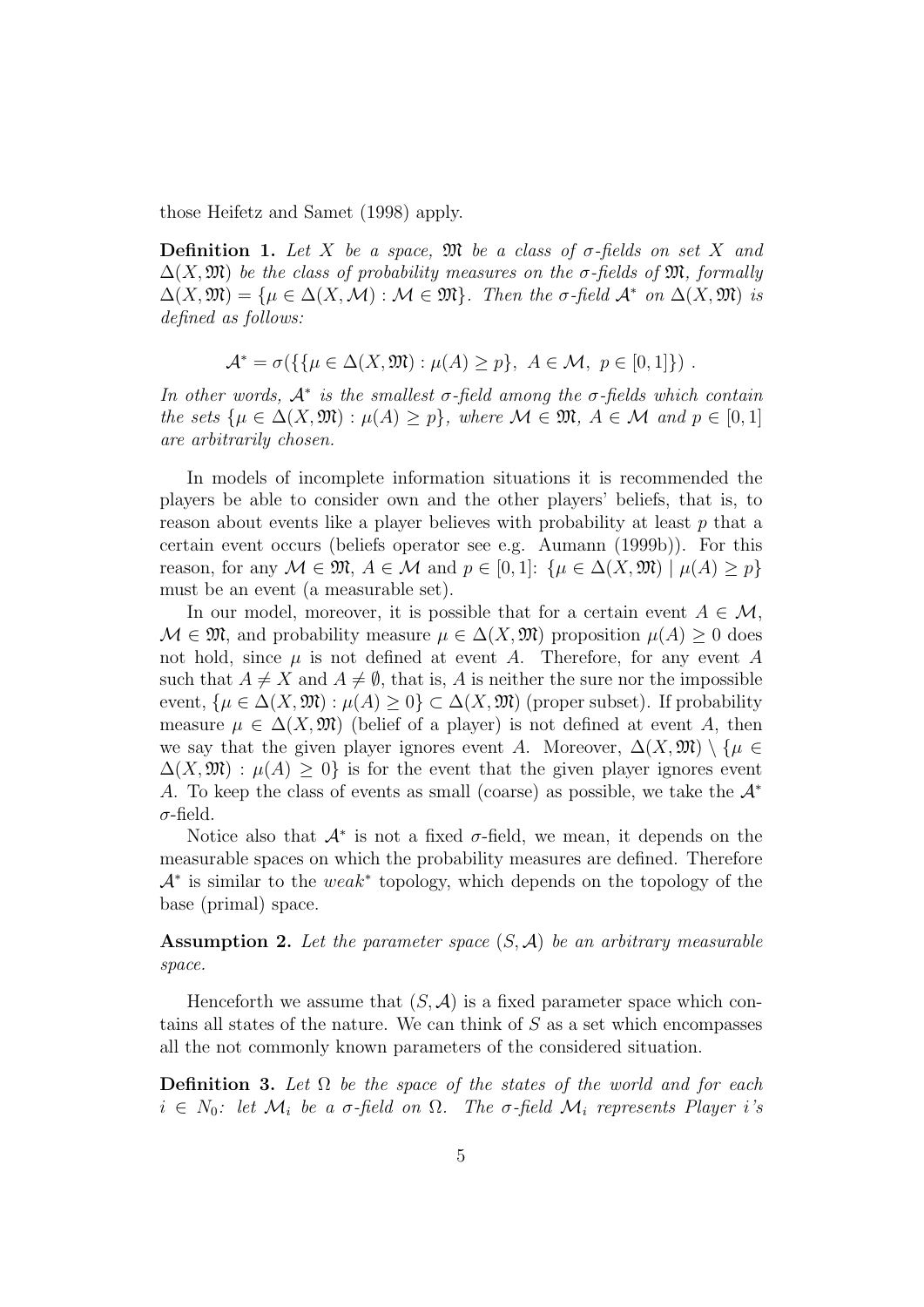*information,*  $\mathcal{M}_0$  *is for the information available for the nature, hence it is the representative of* A, the  $\sigma$ -field of the parameter space S. Let M =  $\sigma(\cup_{i\in N_0}M_i)$ , the smallest  $\sigma$ -field which contains all  $\mathcal{M}_i$   $\sigma$ -fields.

Each point in  $\Omega$  provides a complete description of the actual state of the world. It includes both the state of nature and the players' states of the mind. The different  $\sigma$ -fields are for modeling the informedness of the players, they have the same role as e.g. the partitions in Aumann (1999a)'s paper have. Therefore, if  $\omega, \omega' \in \Omega$  are not distinguishable <sup>1</sup> in the  $\sigma$ -field  $\mathcal{M}_i$ , then Player  $i$  is not able to discern the difference between them, that is, she believes the same things and behaves in the same way at the two states  $\omega$ and  $\omega'$ . M represents all information available in the model, it is the  $\sigma$ -field got by pooling the information of the players and the nature.

For the sake of brevity, henceforth – if it does not make confusion – we do not indicate the  $\sigma$ -fields. E.g. instead of  $(S, \mathcal{A})$  we write S, or  $\Delta(S)$ instead of  $(\Delta(S, \mathcal{A}), \mathcal{A}^*)$ . However, in some cases we refer to the non-written σ-field: e.g. A ∈ ∆(X,M) is a set of A<sup>∗</sup> , that is, it is a measurable set in the measurable space  $(\Delta(X, \mathcal{M}), \mathcal{A}^*)$ , but  $A \subseteq \Delta(X, \mathcal{M})$  keeps its original meaning: A is a subset of  $\Delta(X, \mathcal{M})$ .

**Definition 4.** Let  $(\Omega, {\{\mathcal{M}_i\}}_{i \in N_0})$  be a space of the states of the world (see *Definition 3). The generalized type space based on the parameter space* S *is a tuple*  $(S, \Omega, \{M_i\}_{i \in N_0}, g, \{f_i\}_{i \in N})$ *, where* 

- *1.*  $q: \Omega \to S$  *is*  $\mathcal{M}_0$ -measurable,
- 2.  $f_i : \Omega \to \Delta(\Omega, \mathfrak{M})$  *is*  $\mathcal{M}_i$ -measurable,  $i \in N$ ,

*where*  $\mathfrak{M} = \{ \mathcal{N} \text{ is a } \sigma \text{-field on } \Omega : \mathcal{N} \subset \mathcal{M} \}.$ 

Put Definition 4 differently,  $S$  is the parameter space, it contains the "types" of the nature.  $\mathcal{M}_i$  represents the information available for Player i, hence it corresponds to the concept of types (see Harsányi (1967-68)).  $f_i$ is the type function of Player  $i$ , it assigns Player  $i$ 's (subjective) beliefs to her types. Furthermore, notice that if for each state of the world  $\omega \in \Omega$ and Player  $i \in N$  the type function is such that  $f_i(\omega)$  is defined on M, then the generalized type space is an (non-Harsányi) ordinary type space, that is, each ordinary type space is a generalized type space.

The generalized type spaces are not Harsányi type spaces (Heifetz and Mongin, 2001), that is, the players do not know their own types, more precisely, they do not believe with probability 1 their own types. This is because

<sup>&</sup>lt;sup>1</sup>Let  $(X, \mathcal{T})$  be a measurable space and  $x, y \in X$  be two points. x and y are measurably indistinguishable if  $\forall A \in \mathcal{T}$ :  $(x \in A) \Leftrightarrow (y \in A)$ .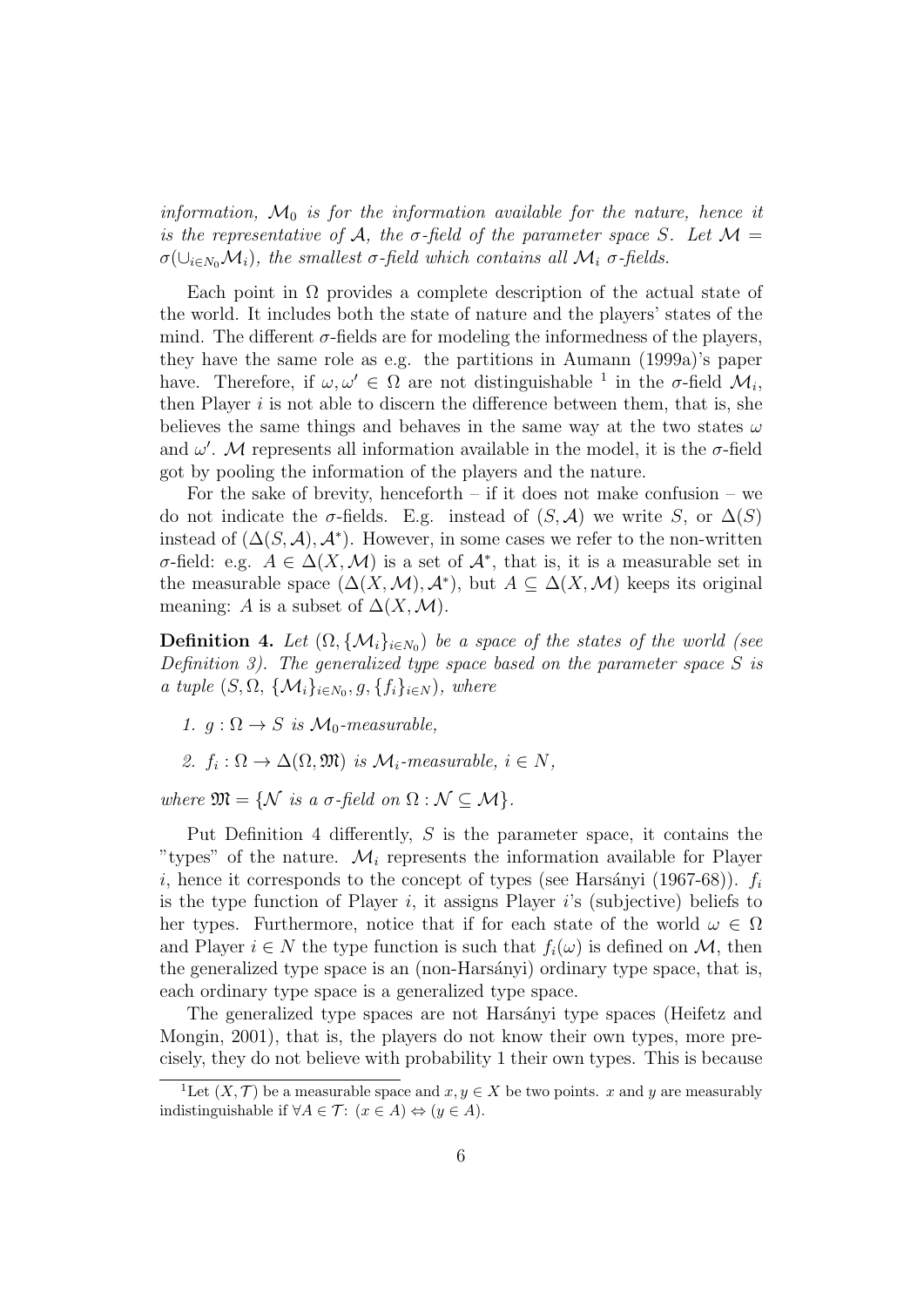when we model unawareness, then we must allow the players to have "false" beliefs about their own beliefs, that is, e.g. Player  $i$  ignores that she ignores event A.

The following examples illustrate the notion of generalized type space. The first example is for how finite belief hierarchies can be modeled by generalized type spaces.

*Example* 5*.* Let  $S = \{s_1, s_2\}$ ,  $\mathcal{A} = \mathcal{P}(S)$  and  $N = \{1, 2\}$ . Consider the following generalized type space:

$$
(S, \Omega, \{ \mathcal{M}_i \}_{i=0,1,2}, g, \{ f_i \}_{i=1,2} ) , \qquad (1)
$$

where

- $\Omega = S \times \Delta(S)^1 \times \Delta(S)^2$ ,
- $q : \Omega \to S$  is the coordinate projection,
- $\mathcal{M}_0$  is induced by g,
- $f_i = pr_i$ , where  $pr_i : \Omega \to \Delta(S)^i$  is the coordinate projection, that is, for any state of the world  $\omega \in \Omega$ :  $f_i(\omega)$  is defined on the  $\sigma$ -field  ${g^{-1}(A) : A \in S}, i = 1, 2,$
- $\mathcal{M}_i$  is induced by  $f_i$ ,  $i = 1, 2$ .

In this type space both players have all possible first order beliefs (elements of  $\Delta(S)$ , however, no player has second order belief.

Player *i*'s first order belief at state of the world  $\omega \in \Omega$   $v_1^i(\omega)$  is the probability measure defined as follows for all  $A \in S$ :

$$
v_1^i(\omega)(A) = f_i(\omega)(g^{-1}(A)) .
$$

Player *i*'s second order belief at state of the world  $\omega \in \Omega$   $v_2^i(\omega)$  is the probability measure defined as follows for all  $A \in S \otimes (\Delta(S) \cup {\{\mu\}})^{1} \otimes$  $(\Delta(S) \cup {\mu})^2$  such that  $f_i(\omega)$  is defined at event  $(g, v_1^1, v_1^2)^{-1}(A)$ , where  $\mu$  is the trivial probability measure<sup>2</sup> on  $S$ :

$$
v_2^i(\omega)(A) = f_i(\omega)((g, v_1^1, v_1^2)^{-1}(A)) .
$$

Notice that  $v_2^i(\omega)$  is defined on the  $\sigma$ -field  $\{g^{-1}(A) : A \in S\}$ , which  $\sigma$ -field represents the events about Player i can form second order beliefs. Therefore,

 $2$ The trivial probability measure is a measure such that it is defined only on the empty and the universal set.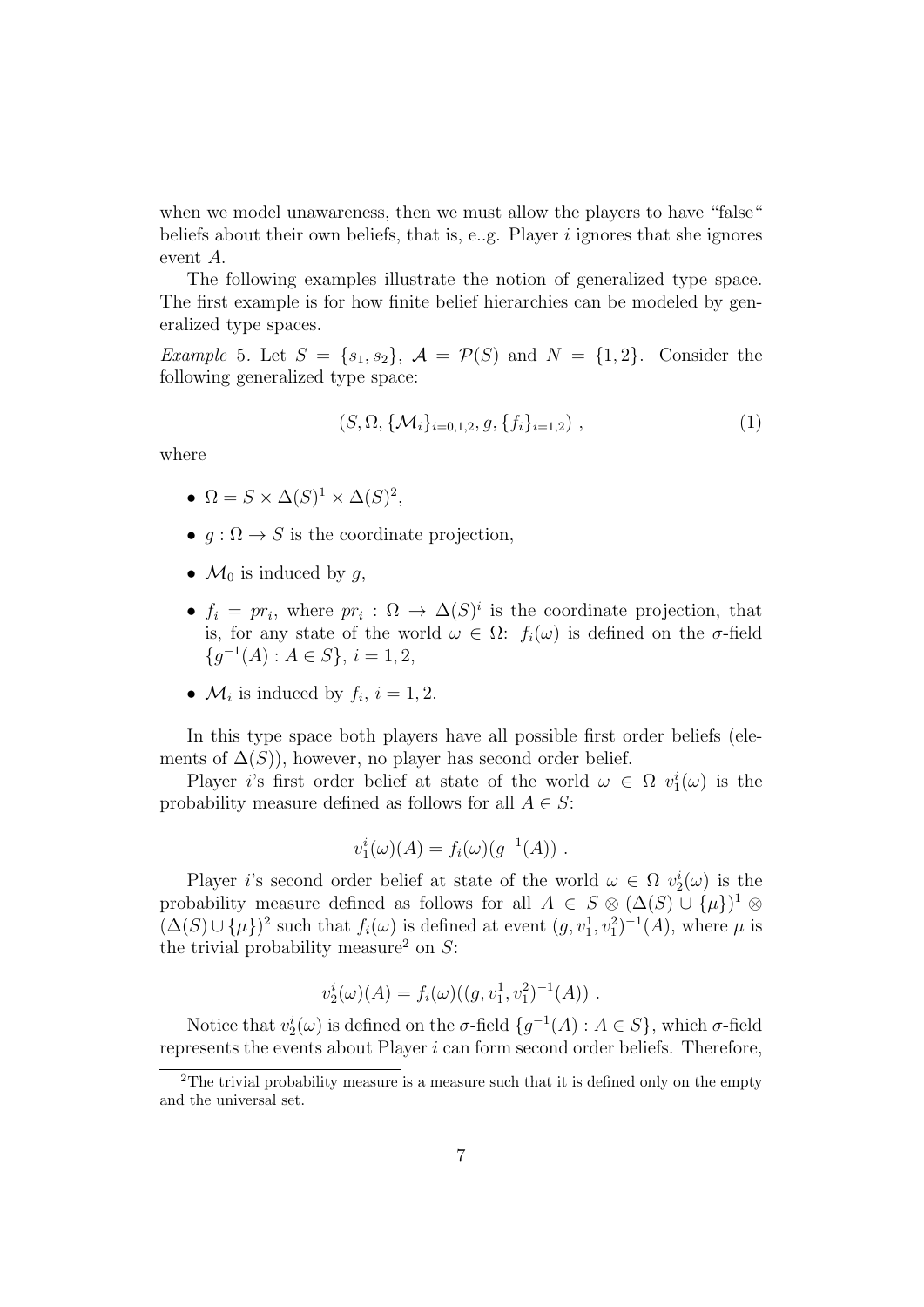Player i's second order belief at state of the world  $\omega \in \Omega$  is nothing more then her first order belief, that is, Player i has no second order belief.

In a similar way one can see that no player has higher than first order beliefs in this model.

The following very simple example demonstrates that by generalized type spaces we can model unawareness too.

*Example* 6. Let  $S = \{s_1, s_2\}$ ,  $\mathcal{A} = \mathcal{P}(S)$  and  $N = \{1, 2\}$ . Consider the following generalized type space:

$$
(S, \Omega, \{ \mathcal{M}_i \}_{i=0,1,2}, g, \{ f_i \}_{i=1,2} ) , \qquad (2)
$$

where

- $\Omega = S \times T_1 \times T_2$ , where  $T_1 = \{t_1^1, t_1^2\}$ ,  $T_2 = \{t_2\}$ ,
- $q : \Omega \to S$  is the coordinate projection,
- $\mathcal{M}_0$  is induced by q,
- $f_1$  depends only on the component of  $T_1$ , so does  $f_2$  on the component of  $T_2$ , so that  $f_1(s_1, t_1^1, t_2) = f_1(s_2, t_1^1, t_2)$  is defined on  $\mathcal{P}(\Omega)$  such that  $f_1(s_1, t_1^1, t_2) = f_1(s_2, t_1^1, t_2) = \delta_{(s_1, t_1^1, t_2)}^3$ ,  $f_1(s_1, t_1^2, t_2) = f_1(s_2, t_1^2, t_2)$  and  $f_2(s_1, t_1^1, t_2) = f_2(s_2, t_1^1, t_2) = f_2(s_1, t_1^2, t_2) = f_2(s_2, t_1^2, t_2)$  are defined on the trivial  $\sigma$ -field, that is, on the  $\sigma$ -field consisting of only two sets: the empty and the universal set,
- $M_i$  is induced by coordinate projection  $pr_i : \Omega \to T_i$ ,  $i = 1, 2$ .

In this model at state of the world  $(s_1, t_1^2, t_2)$ , Player 1 ignores event  $\{s_1\}$ , since  $f_1(s_1, t_1^2, t_2)$  is not defined at  $\{s_1\}$ . Moreover, Player 1's second order belief (see Example 5) is not defined at event  $({S} \times {t_1^2} \times {t_2})$  =  $(g, v_1^1, v_1^2)^{-1}(\{S\} \times ((\Delta(S) \cup \{\mu\})^1 \setminus \{\nu \in (\Delta(S) \cup \{\mu\})^1 : \nu(\{s_1\}) \geq 0\}) \times$  $(\Delta(S) \cup {\mu})^2$ , this is the event of Player 1 ignores event  $\{s_1\}$ , therefore Player 1 at state of the world  $(s_1, t_1^2, t_2)$  ignores that she ignores event  $\{s_1\}$ , that is, Player 1 is unaware about event  $\{s_1\}$ .

We do not provide more examples, but we remark that generalized type spaces can be models also for situations where a player can form opinion (belief) about e.g. the degree of finiteness of the other players' and own belief hierarchies, and situations where a player has beliefs about only certain, arbitrary events.

Summing up the above discussion, generalized type spaces can be models for many epistemic phenomena.

<sup>&</sup>lt;sup>3</sup>The Dirac measure concentrated on point  $(s_1, t_1^1, t_2)$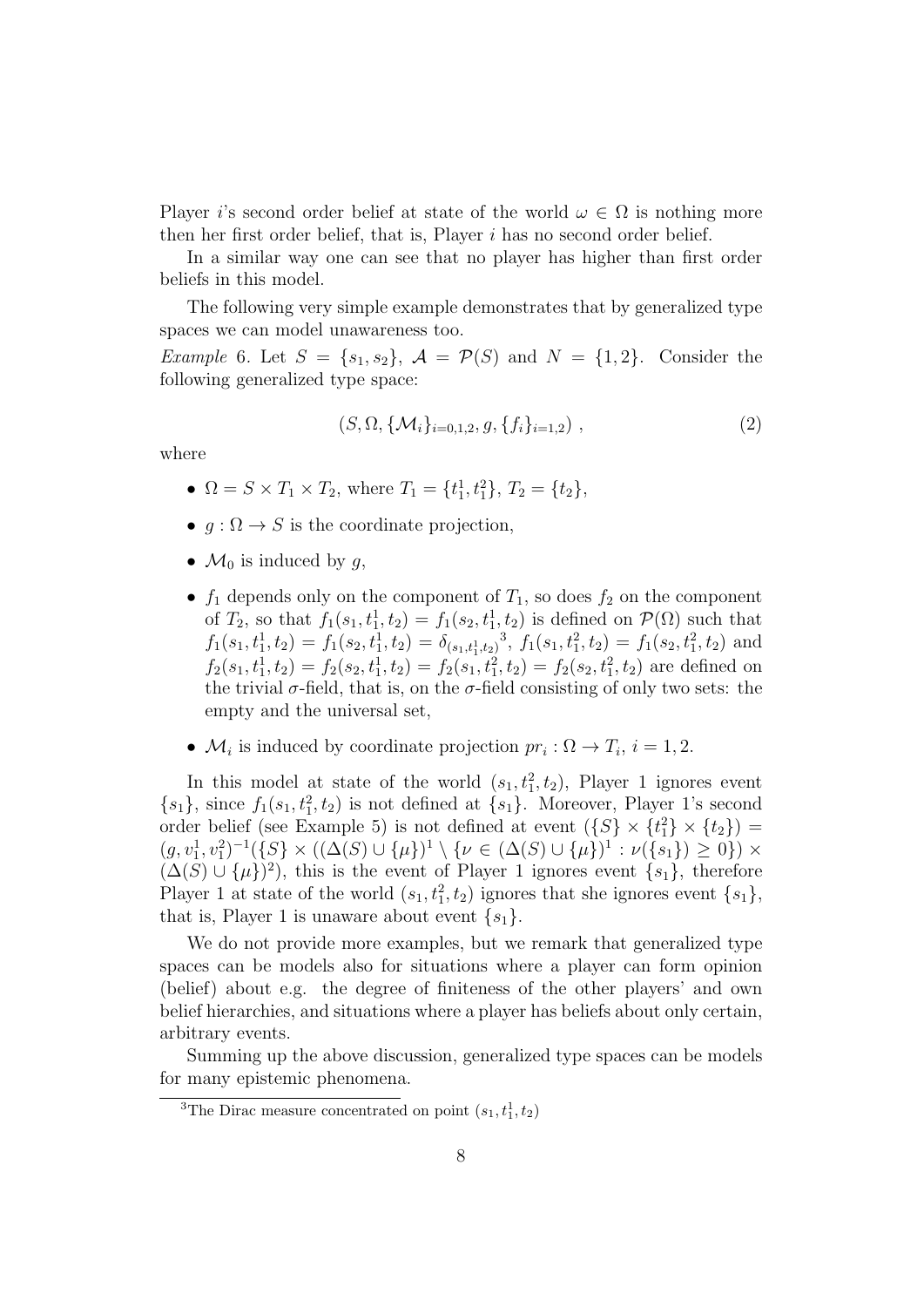#### 3 Generalized belief hierarchies

In this section we formally introduce the generalized belief hierarchies, and show that each state of the world in a generalized type space determines the players' generalized belief hierarchies.

First we introduce the notion of generalized belief space. This notion is the generalization of that Mertens et al (1994) use.

Definition 7. *In Diagram* (3)

$$
\Theta^{i} \qquad \Delta \left( \begin{array}{ccc} S & \times & \Theta & , \mathfrak{M} \end{array} \right)
$$
\n
$$
\begin{vmatrix} p_{n+1}^{i} & & \\ q_{n+1}^{i} & & \\ q_{nn+1}^{i} & & \\ \Theta^{i} & & \\ \Theta^{i} & & \\ \Theta^{i} & & \\ \end{vmatrix} = \Delta \left( \begin{array}{ccc} S & \times & \Theta & , \mathfrak{M} \end{array} \right)
$$
\n
$$
\begin{vmatrix} q_{n+1}^{i} & & \\ q_{n+1}^{i} & & \\ \Theta^{i} & & \\ \end{vmatrix} = \Delta \left( \begin{array}{ccc} S & \times & \Theta_{n-1} & \\ S & \times & \Theta_{n-1} & \\ \end{array} \right)
$$
\n
$$
\left( 3 \right)
$$

- $i \in N$  *is a player,*
- $\bullet$   $n \in \mathbb{N}$ ,
- S *is the parameter space (see Assumption 2),*
- $\Theta_{n-1} = \times_{i \in N} \Theta_{n-1}^i,$
- $q_{mn} = \times_{i \in N} q_{mn}^i$ , that is,  $q_{mn}$  is the product of mappings  $q_{mn}^i$ ,  $i \in N$ ,
- $\bullet \# \Theta_0^i = 1,$
- $\mathfrak{M}_n = \{ \mathcal{M} \text{ is a } \sigma\text{-field on } S \times \Theta_{n-1} : \mathcal{M} \subseteq S \otimes \Theta_{n-1} \}, n \in \mathbb{N},$
- $q_{01}^i : \Theta_1^i \rightarrow \Theta_0^i$ ,
- *for all*  $m, n \in \mathbb{N}$  *such that*  $2 \leq m \leq n$ ,  $\mu \in \Theta_n^i$ :  $q_{mn}^i(\mu) \in \Delta(S \times$ Θm−1,Mm−1)*:*

$$
q_{mn}^i(\mu) = \mu|_{(S \times \Theta_{m-1}, \mathfrak{M}_{m-1})},
$$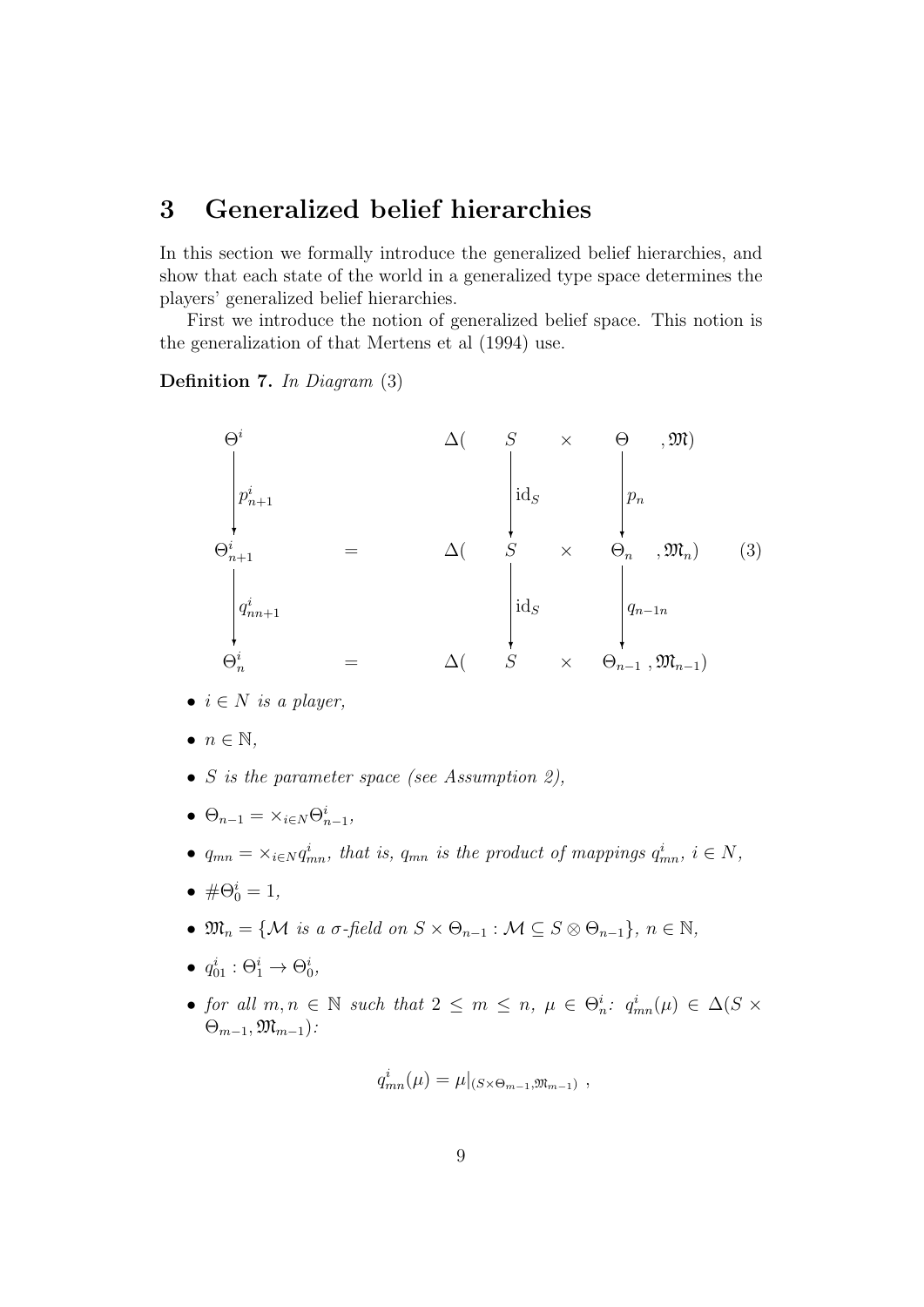*that is,*  $q_{mn}^i(\mu)$  *is the restriction of*  $\mu$  *on the*  $\sigma$ -field  $\{A \in S \otimes \Theta_{m-1}$  :  $\mu$  *is defined at*  $(\text{id}_S, q_{m-1n-1})^{-1}(A)$ , where  $(\text{id}_S, q_{m-1n-1})$  *is the product of mappings* id<sub>S</sub> *and*  $q_{m-1n-1}$ . Therefore,  $q_{mn}^i$  :  $\Theta_n^i \to \Theta_m^i$  is a *measurable mapping.*

- $\bullet$   $\Theta^i = \lim_{n \to \infty} (\Theta_n^i, \mathbb{N}, q_{mn}^i)$ , that is,  $\Theta^i$  is the inverse limit of the inverse  $system^{\cdot}(\Theta_n^i, \mathbb{N}, q_{mn}^i),$
- $p_n^i : \Theta^i \to \Theta_n^i$  is the canonical projection,  $n \in \mathbb{N}$ .

*Then*  $T = S \times \Theta$  *is called generalized belief space, where*  $\Theta = \times_{i \in N} \Theta^i$ .

The interpretation of generalized belief space is the following. For each point  $\theta^i \in \Theta^i$ :  $\theta^i = (\mu_1^i, \mu_2^i, \ldots)$ , where  $\mu_n^i \in \Theta_n^i$  is Player *i*'s *n*th order generalized belief, that is, each point in  $T$  gives a complete description of the state of the nature (a point in  $S$ ) and the players' hierarchies of generalized beliefs.

If for Player *i* at "type"  $\theta^i \in \Theta^i$  and level *n* it holds that for each  $m \geq n$  $\mu_n^i = \mu_m^i$ , we mean  $\mu_n^i$  is defined at event  $A \in S \otimes \Theta_{n-1}$  if and only if  $\mu_m^i$  is defined at event  $(\mathrm{id}_S, q_{n-1m-1})^{-1}(A)$ , then we say that Player *i* has only *nth* order (generalized) beliefs at "type"  $\theta^i$ , that is, Player *i* has a finite belief hierarchy.

Next we formally give how one can deduce the players' generalized belief hierarchies in generalized type spaces. The same property, we mean the belief hierarchies can be deduced from types, is well-known for ordinary type spaces (see e.g. Battigalli and Siniscalchi  $(1999)$ , Pintér  $(2008)$ ), that is, this is not a special generalized type space feature.

*Demonstration* 8. Take generalized type space  $(S, \Omega, \{M_i\}_{i \in N_0}, g, \{f_i\}_{i \in N}),$ state of the world  $\omega \in \Omega$  and Player  $i \in N$ .

Player *i*'s first order generalized belief at state of the world  $\omega \in \Omega$   $v_1^i(\omega)$ is the probability measure defined as follows for all  $A \in S$  such that  $f_i(\omega)$  is defined at  $g^{-1}(A)$ :

$$
v_1^i(\omega)(A) = f_i(\omega)(g^{-1}(A)) .
$$

 $f_i$  is  $\mathcal{M}_i$ -measurable, hence  $v_1^i$  is also  $\mathcal{M}_i$ -measurable.

Player *i*'s second order generalized belief at state of the world  $\omega \in \Omega$   $v_2^i(\omega)$ is the probability measure defined as follows for all  $A \in S \otimes \Theta_1$  such that  $f_i(\omega)$  is defined at event  $(g, v_1)^{-1}(A)$ , where  $v_1$  is the product of mappings  $v_1^i$ ,  $i \in N$ , and so is  $(g, v_1)$  of mappings g and  $v_1$ :

$$
v_2^i(\omega)(A) = f_i(\omega)((g, v_1)^{-1}(A)),
$$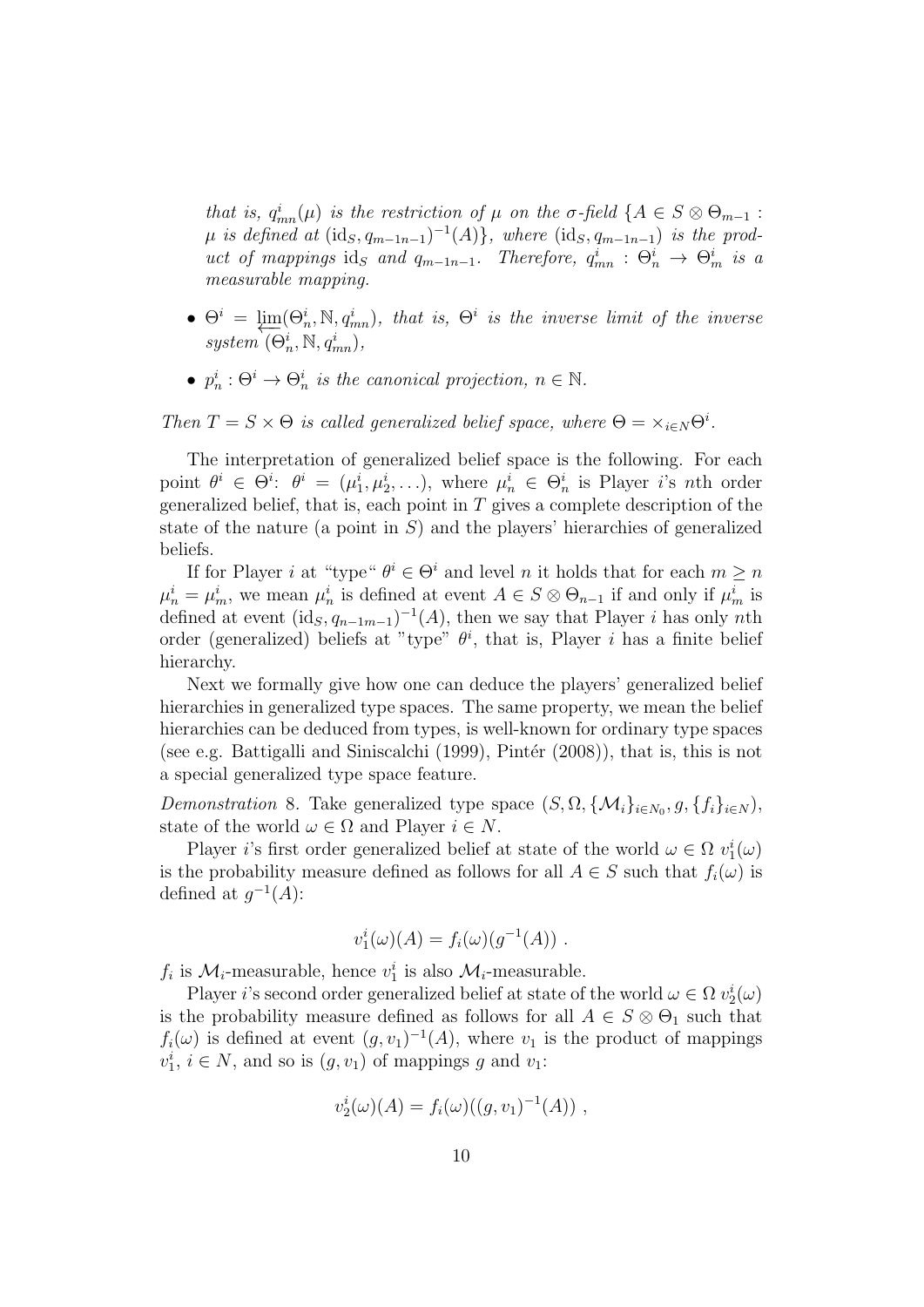Since  $f_i$  is  $\mathcal{M}_i$ -measurable, so is  $v_2^i$ .

Generally, Player i's nth order generalized belief at state of the world  $\omega \in \Omega$   $v_n^i(\omega)$  is the probability measure defined as follows for all  $A \in S \otimes \Theta_{n-1}$ such that  $f_i(\omega)$  is defined at event  $(g, v_{n-1})^{-1}(A)$ , where  $v_{n-1}$  is the product of mappings  $v_{n-1}^i$ ,  $i \in N$ , and so is  $(g, v_{n-1})$  of mappings g and  $v_{n-1}$ :

$$
v_n^i(\omega)(A) = f_i(\omega)((g, v_{n-1})^{-1}(A)) .
$$

Again, since  $f_i$  is  $\mathcal{M}_i$ -measurable, so is  $v_n^i$ .

### 4 Generalized type morphisms

In this section we introduce the notion of generalized type morphism. By generalized type morphisms we can compare generalized type spaces to each other, and we can say that a generalized type space is "bigger" than an other. Our concept is closely related to that Heifetz and Samet (1998) introduce to compare ordinary type spaces.

**Definition 9.** Mapping  $\varphi : \Omega \to \Omega'$  is a generalized type morphism between *generalized type spaces*  $(S, \Omega, \{M_i\}_{i \in N_0}, g, \{f_i\}_{i \in N})$  *and*  $(S, \Omega', \{M'_i\}_{i \in N_0}, g',$  ${f'_i}_{i \in N}$ *), if* 

- 1.  $\varphi$  *is a*  $(\mathcal{M}_i, \mathcal{M}'_i)$ -measurable mapping,  $i \in N_0$ ,
- *2. Diagram* (4) *is commutative, that is, for all*  $\omega \in \Omega$ *:*  $g' \circ \varphi(\omega) = g(\omega)$ *,*



*3. for each*  $i \in N$ *: Diagram* (5) *is commutative, that is, for all*  $\omega \in \Omega$ *:*  $f'_i \circ \varphi(\omega) = \hat{\varphi} \circ f_i(\omega),$ 

$$
\Omega \longrightarrow \Delta(\Omega, \mathfrak{M})
$$
\n
$$
\varphi \downarrow \qquad \varphi \downarrow \qquad \varphi \downarrow \qquad (5)
$$
\n
$$
\Omega' \longrightarrow f'_i \longrightarrow \Delta(\Omega', \mathfrak{M}')
$$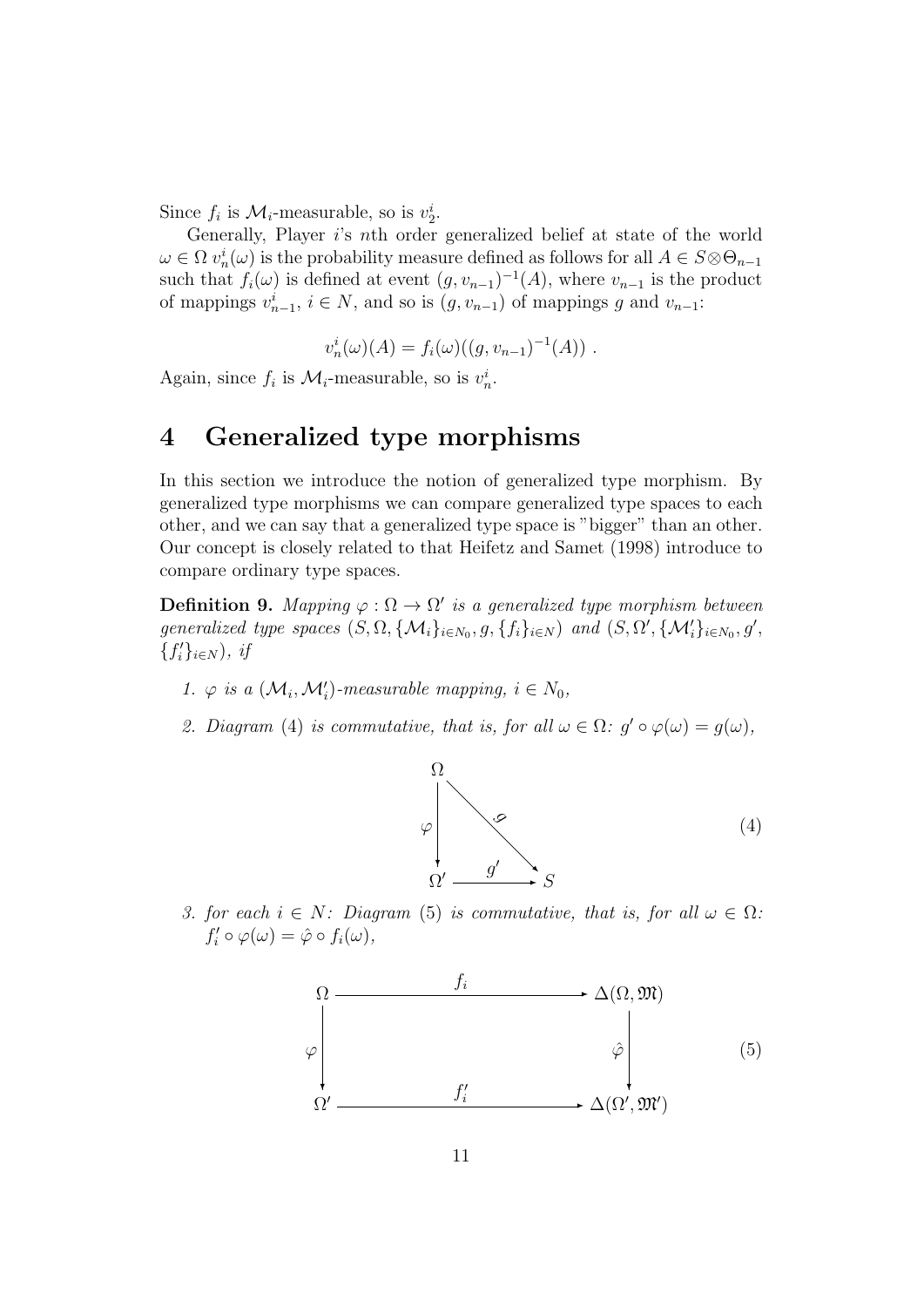$where \hat{\varphi}: \Delta(\Omega, \mathfrak{M}) \rightarrow \Delta(\Omega', \mathfrak{M}')$  *is defined as for each*  $\mu \in \Delta(\Omega, \mathfrak{M})$ ,  $A \in$  $\mathcal{M}'$ :  $\mu(\varphi^{-1}(A)) = \hat{\varphi}(\mu)(A)$ , we mean if the left hand side is not defined, then *neither is the right hand side and vice versa.*

*Generalized type morphism*  $\varphi$  *is a generalized type isomorphism, if*  $\varphi$  *is a bijection and*  $\varphi^{-1}$  *is also a generalized type morphism.* 

As we have already mentioned the above definition is an adaptation of Heifetz and Samet (1998)'s notion of ordinary type morphisms (Pintér, 2008). Generalized type morphisms preserve generalized belief hierarchies (see Proposition 11), so, in this context, a generalized type morphism maps a state of the world of a generalized type space into a state of the world of an other generalized type space in such a way that the players' epistemic characteristics<sup>4</sup> are the same in the two states.

The following result is a direct corollary of Definitions 4 and 9.

Corollary 10. *The generalized type spaces based on the parameter space* S *as objects and the generalized type morphisms form a category. Let* C <sup>S</sup> *denote this category.*

By applying the notions of category theory one can introduce and present the notions of generalized type spaces in a clear and handy way, in other words, the language of category theory fits both ordinary and generalized type spaces.

In the following proposition we demonstrate that generalized type morphisms preserve generalized belief hierarchies.

Proposition 11. *Generalized type morphisms preserve generalized belief hierarchies.*

*Proof.* Consider generalized type spaces  $(S, \Omega, \{M_i\}_{i \in N_0}, g, \{f_i\}_{i \in N}), (S, \Omega',$  $\{\mathcal{M}'_i\}_{i\in N_0}, g', \{f'_i\}_{i\in N}$  and generalized type morphism  $\varphi : \Omega \to \Omega'$ . Take state of the world  $\omega \in \Omega$  and Player  $i \in N$ .

Points 1 and 2 of Definition 9 implies  $g^{-1} = (g' \circ \varphi)^{-1}$ , so from Point 3  $v_1^i = v_1^i \circ \varphi$ , that is, Player i' first order beliefs at sates of the world  $\omega$  and  $\varphi(\omega)$  coincide.

From Points 1, 3 and the previous paragraph  $(v_1^i = v_1'^i \circ \varphi)$  we get that  $v_2^i = v_2^i \circ \varphi$ , that is, Player *i*' second order beliefs at sates of the world  $\omega$  and  $\varphi(\omega)$  coincide.

Generally for any n, by induction: from Points 1, 3 and that  $v_{n-1}^i =$  $v_{1-1}^i \circ \varphi$  we get  $v_n^i = v_n^i \circ \varphi$ , that is, Player i' nth order beliefs at sates of the world  $\omega$  and  $\varphi(\omega)$  coincide.

<sup>&</sup>lt;sup>4</sup>In this model the epistemic characteristics are the generalized belief hierarchies, that is, what the players believe and so on.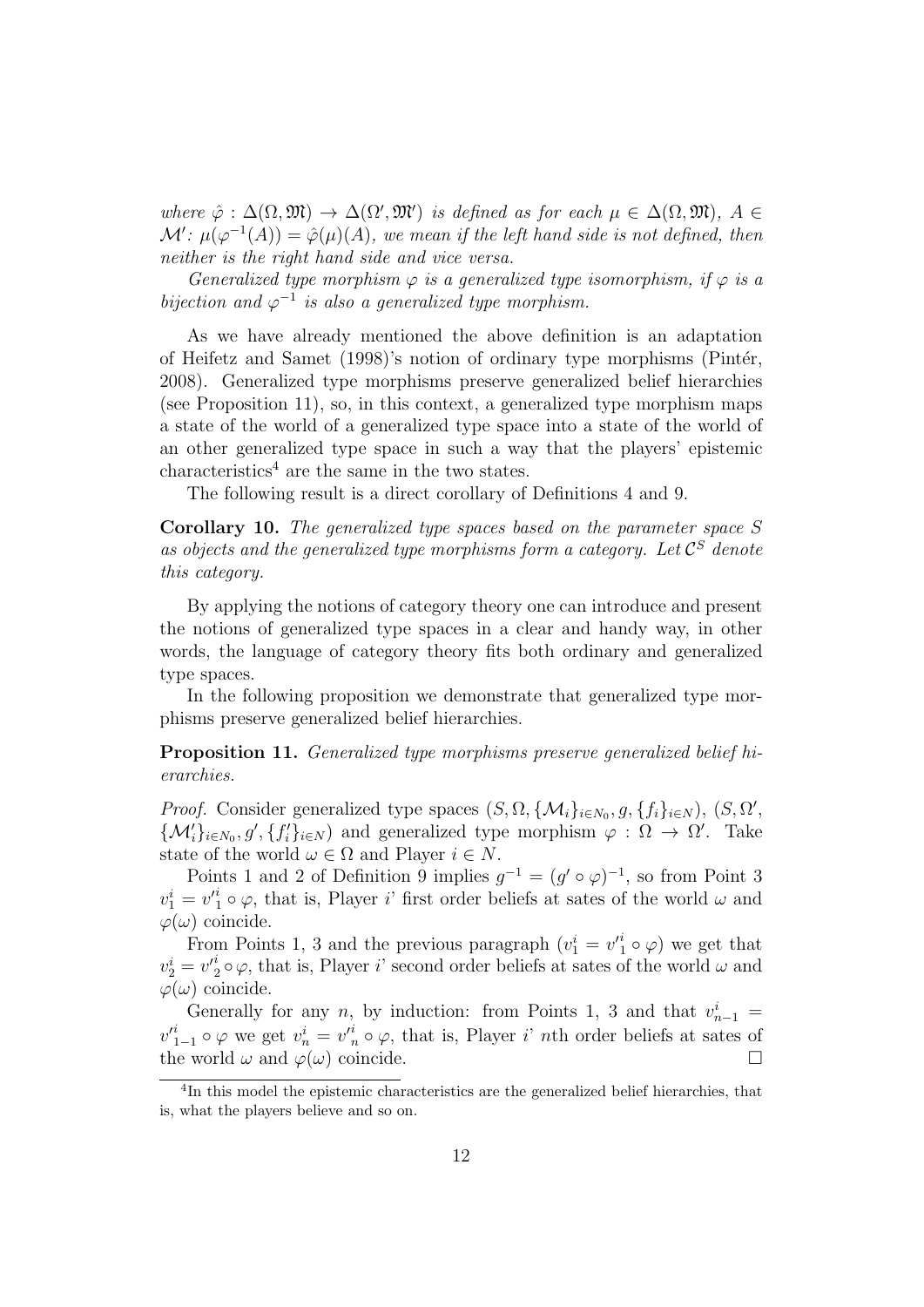It is worth noticing that even if two generalized type spaces represent the same generalized belief hierarchies those might be not equal by generalized type morphisms, that is, generalized type morphisms preserve not only the generalized belief hierarchies, but something more. For further discussion on this topic for ordinary type spaces see Ely and Peski (2006) and Friedenberg and Meier (2011).

#### 5 Universal generalized type space

Heifetz and Samet (1998) introduce the concept of universal ordinary type space, here we adapt their notion for generalized type spaces.

Definition 12. *Generalized type space*  $(S, \Omega^*, \{\mathcal{M}_i^*\}_{i \in N_0}, g^*, \{f_i^*\}_{i \in N})$  *is a universal generalized type space, if for each generalized type space*  $(S, \Omega)$ ,  $\{\mathcal{M}_i\}_{i\in N_0}, g, \{f_i\}_{i\in N}$  *there exists a unique generalized type morphism*  $\varphi$  :  $\Omega \to \Omega^*$ .

In other words, the universal generalized type space is the "biggest" generalized type space among generalized type spaces. It contains all generalized types, that is, those which appear in any of the generalized type spaces.

In the language of category theory Definition 12 means the following:

Corollary 13. *The universal generalized type space is a terminal (final) object in category* C S *.*

From the viewpoint of category theory the uniqueness of a universal generalized type space is a straightforward statement.

Corollary 14. *The universal generalized type space is unique up to generalized type isomorphism.*

*Proof.* Every terminal object is unique up to isomorphism.

The only question is the existence of the universal generalized type space. Heifetz and Samet (1998) show that in the category of ordinary type spaces there exists the universal type space, in the following we show this is also the case in the category of generalized type spaces.

Theorem 15. *There exists a universal generalized type space, that is, there is a terminal object in the category of generalized type spaces*  $\mathcal{C}^S$ *.* 

The strategy of the proof is the following: we take the subspace of the generalized belief space which contains all the generalized hierarchies of beliefs appearing in a generalized type space, then we show that the considered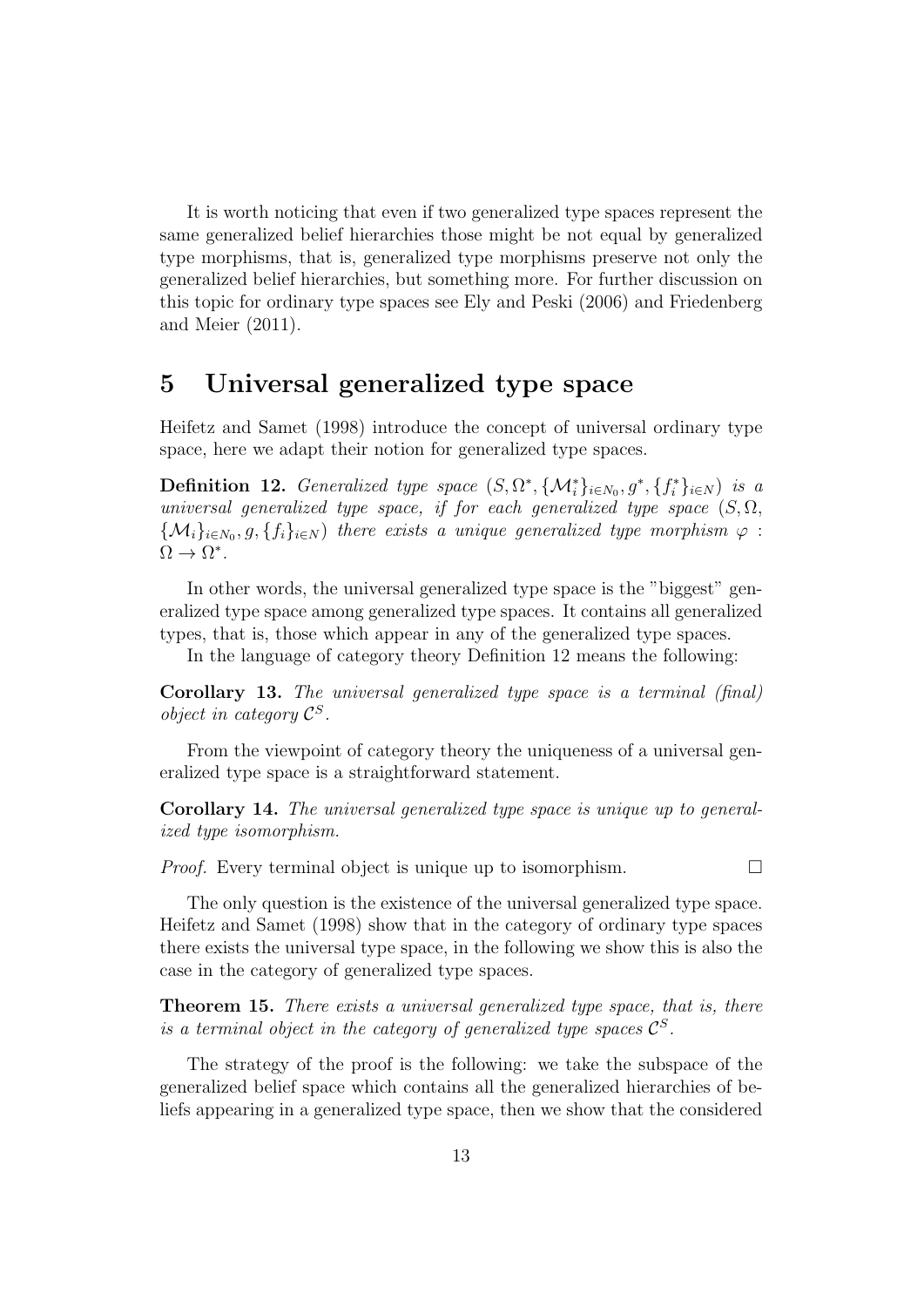subspace of the generalized belief space "is" the universal generalized type space. This strategy is not new in the literature, Heifetz and Samet (1998), Meier  $(2008)$ , Pintér  $(2008)$  apply this too, and from a more abstract viewpoint canonical models in modal logic constructed in the same way (Moss, 2011).

*The proof of Theorem 15.* As we have already showed in Demonstration 8, each point in a generalized type space "consists of" a state of the nature and the players' generalized belief hierarchies. Since, each point in the generalized belief space  $T$  also consists of a state of the nature and the players' generalized belief hierarchies, we can say that for any Player i let

 $\Theta^{*i} = \{ \theta^i \in \Theta^i : \exists (S, \Omega, \{ \mathcal{M}_i \}_{i \in N_0}, g, \{ f_i \}_{i \in N} ) \in \mathcal{C}^S, \omega \in \Omega \text{ such that }$  $\theta^i$  and  $\omega$  induce the same generalized belief hierarchy for Player i}.

Let  $\Omega^* = S \otimes \Theta^*$ , where  $\Theta^* = \times_{i \in N} \Theta^{*i}$ .

Take generalized type space  $(S, \Omega^*, {\{\mathcal{M}_i^*\}}_{i \in N_0}, g^*, {\{f_i^*\}}_{i \in N}),$  where

- $g^* = pr_S$ ,
- $\mathcal{M}_0^*$  is induced by  $g^*$ ,
- $f_i^* = pr_{\Theta^{*i}}^{5}, i \in N$ ,
- $\mathcal{M}_i^*$  is induced by  $f_i^*$  $i^*, i \in N$ .

Then  $(S, \Omega^*, \{\mathcal{M}_i^*\}_{i \in N_0}, g^*, \{f_i^*\}_{i \in N}) \in \mathcal{C}^S$ , that is, it is a generalized type space.

Let  $(S, \Omega, \{M_i\}_{i \in N_0}, g, \{f_i\}_{i \in N})$  be a generalized type space, and  $\varphi : \Omega \to$  $\Omega^*$  be defined as for each  $\omega \in \Omega$ :  $\varphi(\omega) = (g(\omega), \{v_1^i(\omega), v_2^i(\omega), \ldots\}_{i \in N})$ , where  $v_n^i$  is Player *i*'s *n*th order belief, and  $\varphi$  is the product of the involved mappings.

- Since  $\Omega^*$  consists of different generalized belief hierarchies  $\varphi$  is welldefined.
- $\varphi$  is  $(\mathcal{M}_i, \mathcal{M}_i^*)$ -measurable,  $i \in N_0$ : It directly comes form that g is  $M_0$ -measurable,  $v_n^i$  is  $M_i$ -measurable,  $n \in \mathbb{N}$ ,  $i \in N$ .
- Diagrams 4 and 5 are commutative, and  $\varphi$  is unique: It is a direct corollary of the definition of  $\varphi$ .

<sup>&</sup>lt;sup>5</sup>Notice that by definition each point in  $\Theta^{*i}$  gives a probability measure on a sub- $\sigma$ -field of  $\mathcal{M}^*$  (see Diagram (3)).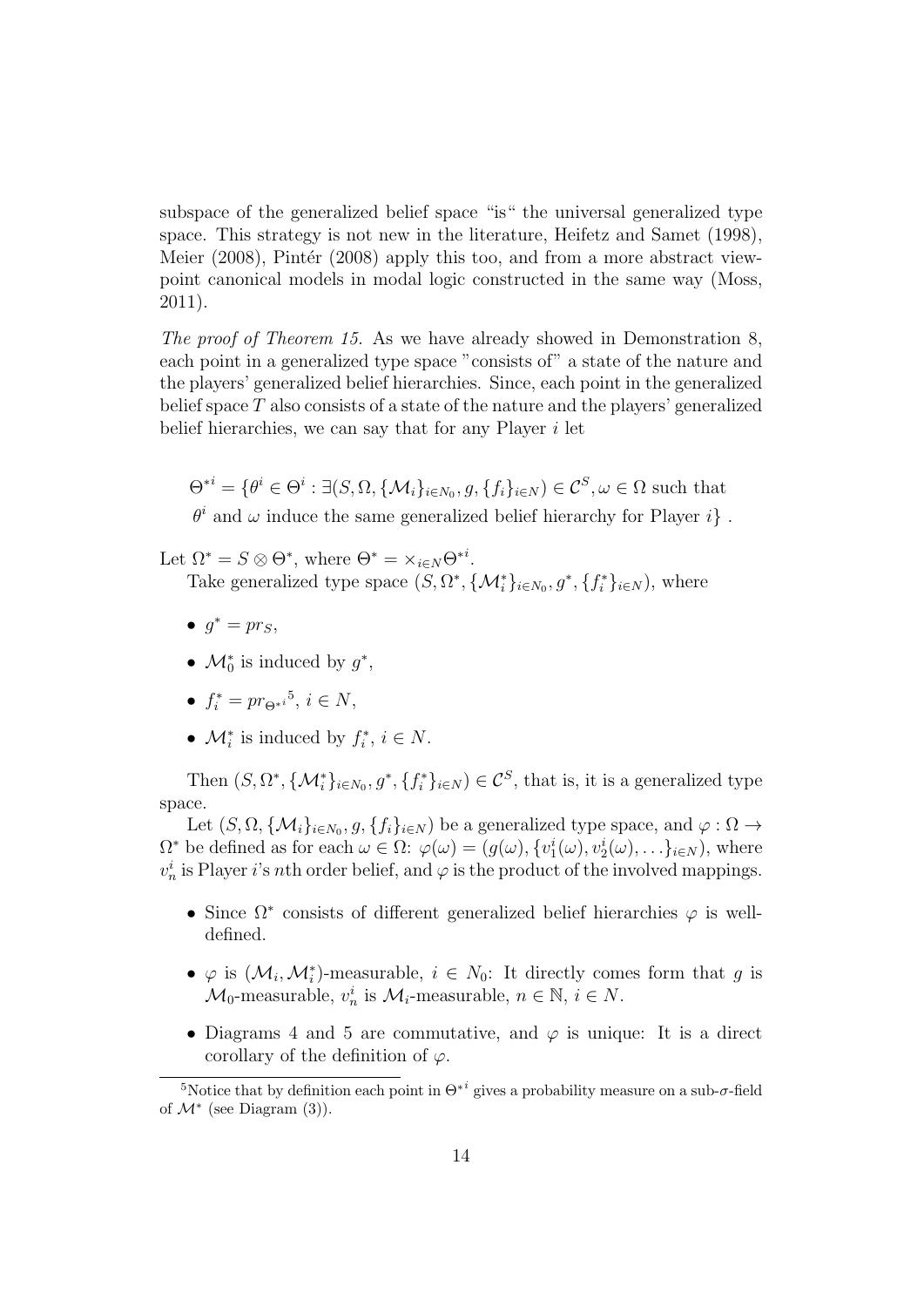Theorem 15 says that there exists a universal generalized type space, and it contains every finite belief hierarchy (it comes from the definition of generalized belief space  $T$ ) and some infinite belief hierarchies. However, Pintér (2008) shows that the universal ordinary type space encompasses all infinite belief hierarchies, therefore, since the category of generalized type spaces contains the universal ordinary type space (we have discussed it after Definition 4), that is, the universal ordinary type space is a generalized type space, the universal generalized type space encompasses all finite and infinite belief hierarchies.

Corollary 16. *The universal generalized type space contains all finite and infinite belief hierarchies.*

#### A Inverse systems, inverse limits

In this section we introduce the basic notions of inverse systems and inverse limits.

**Definition 17.** Let  $(I, \leq)$  be a preordered set,  $(X_i)_{i \in I}$  be a family of nonvoid *sets, and for all*  $i, j \in I$  *such that*  $i \leq j$ ,  $f_{ij} : X_j \rightarrow X_i$ . The system  $(X_i, (I, \leq), f_{ij})$  is an inverse system if it meets the following points:

- $f_{ii} = id_{X_i}$
- $f_{ik} = f_{ij} \circ f_{jk}$ ,

 $i, j, k \in I$  *such that*  $i \leq j$  *and*  $j \leq k$ *.* 

The inverse system, also called projective system, is a family of sets connected in a certain way.

**Definition 18.** Let  $((X_i, \mathcal{A}_i, \mu_i), (I, \leq), f_{ij})$  be an inverse system such that  $for\ all\ i\in I,\ (X_i, \mathcal{A}_i, \mu_i)\ is\ a\ measure\ space.\ \ The\ inverse\ system\ ((X_i, \mathcal{A}_i, \mu_i),$  $(I, \leq), f_{ij}$  *is an inverse system of measure spaces if it meets the following points:*

- $\bullet$   $f_{ij}$  *is a*  $(\mathcal{A}_j, \mathcal{A}_i)$ -measurable function,
- $\mu_i = \mu_j \circ f_{ij}^{-1},$

 $i, j \in I$  *such that*  $i \leq j$ .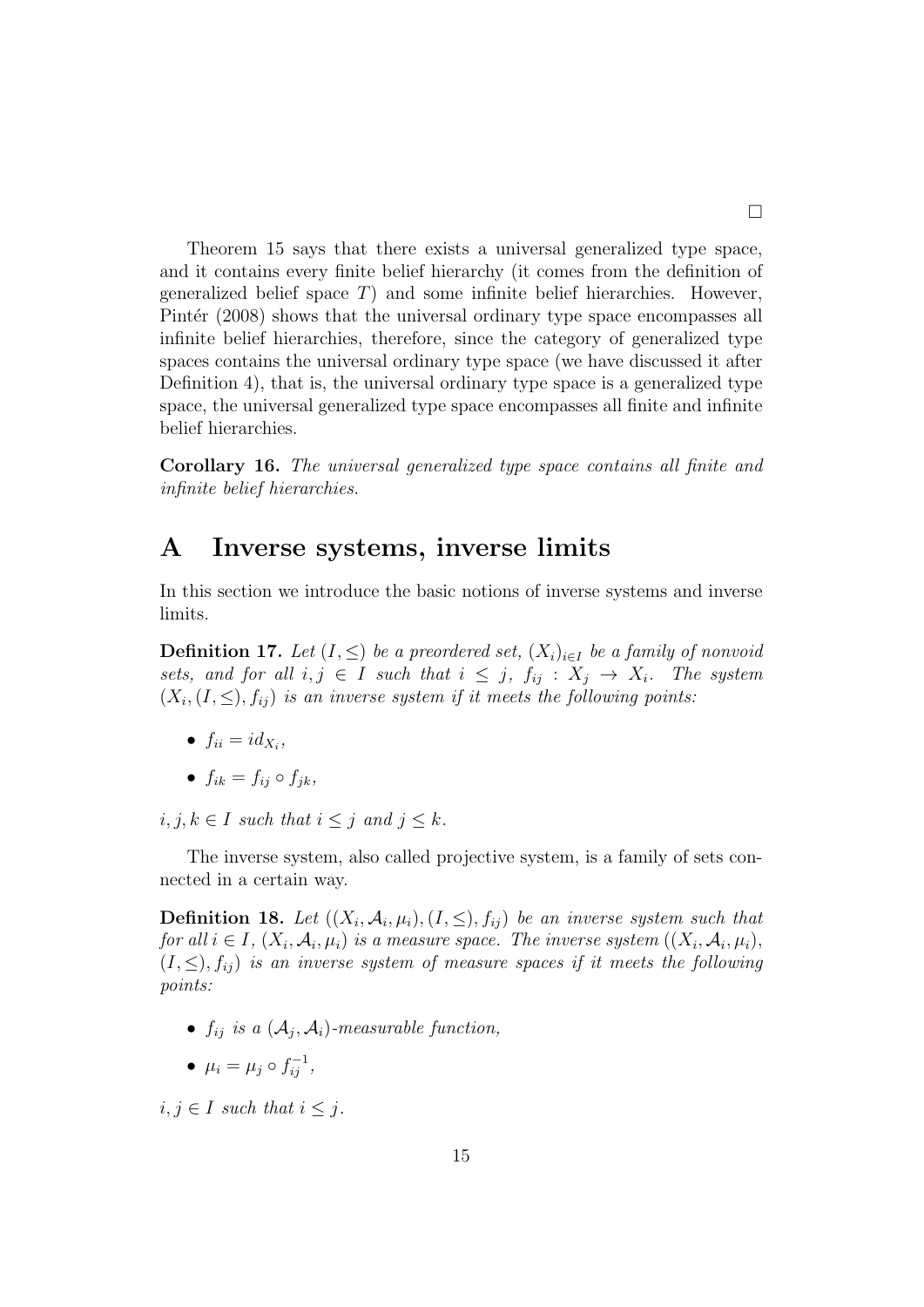Next we introduce the notion of inverse limit.

**Definition 19.** Let  $(X_i, (I, \leq), f_{ij})$  be an inverse system,  $X = \times_{i \in I} X_i$  and  $P = \{x \in X : \text{ for all } i, j \text{ such that } i \leq j, \text{ pr}_i(x) = f_{ij} \circ pr_j(x) \}, \text{ where for }$  $all \, i \in I$ ,  $pr_i$  is the coordinate projection from X to  $X_i$ . Then P is called *the inverse limit of the inverse system*  $(X_i, (I, \leq), f_{ij})$ *, and it is denoted by*  $\varprojlim_{M}(X_i,(I,\leq),f_{ij}).$ 

*Moreover, let*  $p_i = pr_i|_P$ *, so for all*  $i.j \in I$  *such that*  $i \leq j$ *,*  $p_i = f_{ij} \circ p_j$ *.*  $p_i$  *is called canonical mapping,*  $i \in I$ .

In other words, the inverse limit is a generalization of the Cartesian product. If  $(I, \leq)$  is such that every element of I is related only to itself, that is, for all  $i, j \in I$ ,  $(i \leq j) \Rightarrow (i = j)$ , then the inverse limit is the Cartesian product.

**Definition 20.** Let  $((X_i, \mathcal{A}_i, \mu_i), (I, \leq), f_{ij})$  be an inverse system of measure *spaces and*  $P = \lim_{t \to \infty} (X_i, (I, \leq), f_{ij})$ *. Then the measure space*  $(P, \mathcal{A}, \mu)$  *is the inverse limit of the inverse system of measure spaces*  $((X_i, \mathcal{A}_i, \mu_i), (I, \leq), f_{ij})$ denoted by  $(P, \mathcal{A}, \mu) = \varprojlim((X_i, \mathcal{A}_i, \mu_i), (I, \leq), f_{ij}),$  *if it meets the following points:*

- 1. A *is the coarsest*  $\sigma$ -field for which the canonical projections  $p_i$  are  $(A, \mathcal{A}_i)$ *-measurable,*  $i \in I$ *,*
- 2.  $\mu$  is a measure such that  $\mu \circ p_i^{-1} = \mu_i, i \in I$ .

### References

- Aumann RJ (1999a) Interacitve epistemology i: Knowledge. International Journal of Game Theory 28:263–300
- Aumann RJ (1999b) Interacitve epistemology ii: Probability. International Journal of Game Theory 28:301–314
- Battigalli P, Siniscalchi M (1999) Hierarchies of conditional beliefs and interactive epistemology in dynamic games. Journal of Economic Theory 88:188–230
- Bernheim BD (1984) Rationalizable strategic behavior. Econometrica 52(4):1007–1028
- Böge W, Eisele T (1979) On solutions of bayesian games. International Journal of Game Theory 8(4):193–215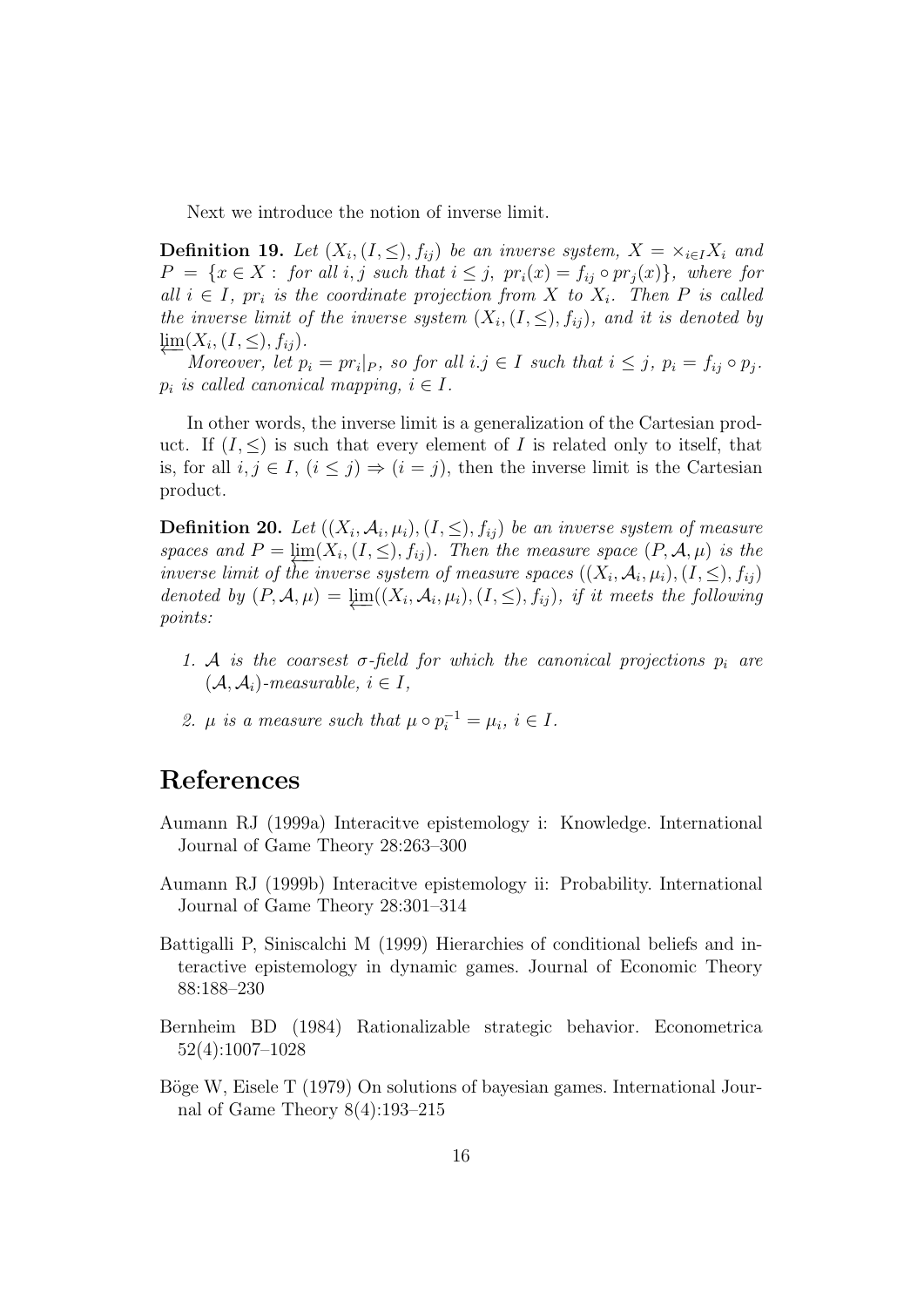- Brandenburger A, Dekel E (1993) Hierarchies of beliefs and common knowledge. Journal of Economic Theory 59:189–198
- Cirstea C, Kurz A, Pattinson D, Schröder L, Venema Y (2011) Modal logics are coalgebraic. Computer Journal 54(1):31–41
- Dekel E, Lipman BL, Rustichini A (1998) Standard state-space models preclude unawareness. Econometrica 66(1):159–173
- Ely JC, Peski M (2006) Hierarchies of belief and interim rationalizability. Theoretical Economics 1:19–65
- Fagin R, Halpern JY (1988) Belief, awareness and limited reasoning. Artificial Intelligence 34:39–76
- Friedenberg A, Meier M (2011) On the relationship between hierarchy and type morphisms. Economic Theory 46(3):377–399
- Halpern JY (2001) Alternative semantics for unawareness. Games and Economic Behavior 37(2):321–339
- Halpern JY, Rego LC (2008) Interactive unawareness revisited. Games and Economic Behavior 62(1):232–262
- Halpern JY, Rego LC (2009) Reasoning about knowledge of unawareness. Games and Economic Behavior 67(2):503–525
- Harsányi J (1967-68) Games with incomplete information played by bayesian players part i., ii., iii. Management Science 14:159–182, 320–334, 486–502
- Heifetz A (1993) The bayesian formulation of incomplete information the non-compact case. International Journal of Game Theory 21:329–338
- Heifetz A, Mongin P (2001) Probability logic for type spaces. Games and Economic Behavior 35(1-2):31–53
- Heifetz A, Samet D (1998) Topology-free typology of beliefs. Journal of Economic Theory 82:324–341
- Heifetz A, Samet D (1999) Coherent beliefs are not always types. Journal of Mathematical Economics 32:475–488
- Heifetz A, Meier M, Schipper BC (2006) Interactive unawareness. Journal of Economic Theory 130(1):78–94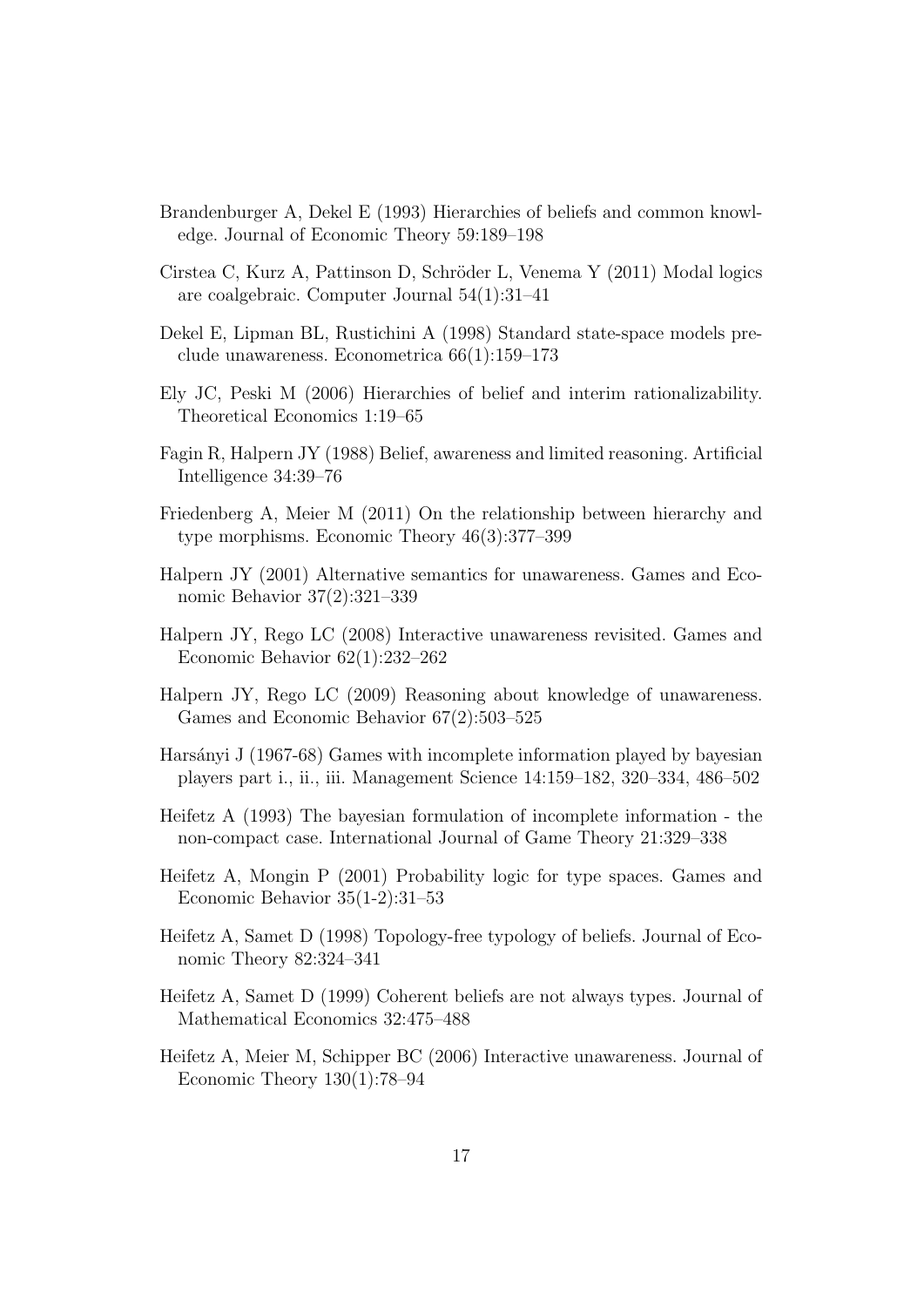- Heifetz A, Meier M, Schipper BC (2008) A canonical model of interactive unawareness. Games and Economic Behavior 62(1):304–324
- Heinsalu S (2011) Equivalence of the information structure with unawareness to the logic of awareness. In: Apt KR (ed) Proceedings of the Thireenth Conference (TARK 2011), Theoretical Aspects of Rationality and Knowledge, vol TARK 2011, pp 82–90
- Hill B (2010) Awareness dynamics. Journal of Philosophical Logic 39(2):113– 137
- Kets W (2010) Bounded reasoning and higher-order uncertainty
- Li J (2009) Information structures with unawareness. Journal of Economic Theory 144(3):977–993
- Meier M (2008) Universal knowledge-belief structures. Games and Economic Behavior 62:53–66
- Mertens JF, Zamir S (1985) Formulation of bayesian analysis for games with incomplete information. International Journal of Game Theory 14:1–29
- Mertens JF, Sorin S, Zamir S (1994) Repeated games part a. CORE Discussion Paper No 9420
- Modica S, Rustichini A (1994) Awareness and partitional information structures. Theory and Decision 37(1):107–124
- Modica S, Rustichini A (1999) Unawareness and partitional information structures. Games and Economic Behavior 27(2):265–298
- Moss LS (2011) Connections of coalgebra and semantic modeling. In: Apt KR (ed) Proceedings of the Thireenth Conference (TARK 2011), Theoretical Aspects of Rationality and Knowledge, pp 28–36
- Moss LS, Viglizzo ID (2004) Harsanyi type spaces and final coalgebras constructed from satisfied theories. Electronic Notes in Theoretical Computer Science 106:279–295
- Moss LS, Viglizzo ID (2006) Final coalgebras for functors on measurable spaces. Information and Computation 204:610–636
- Pintér M (2005) Type space on a purely measurable parameter space. Economic Theory 26:129–139